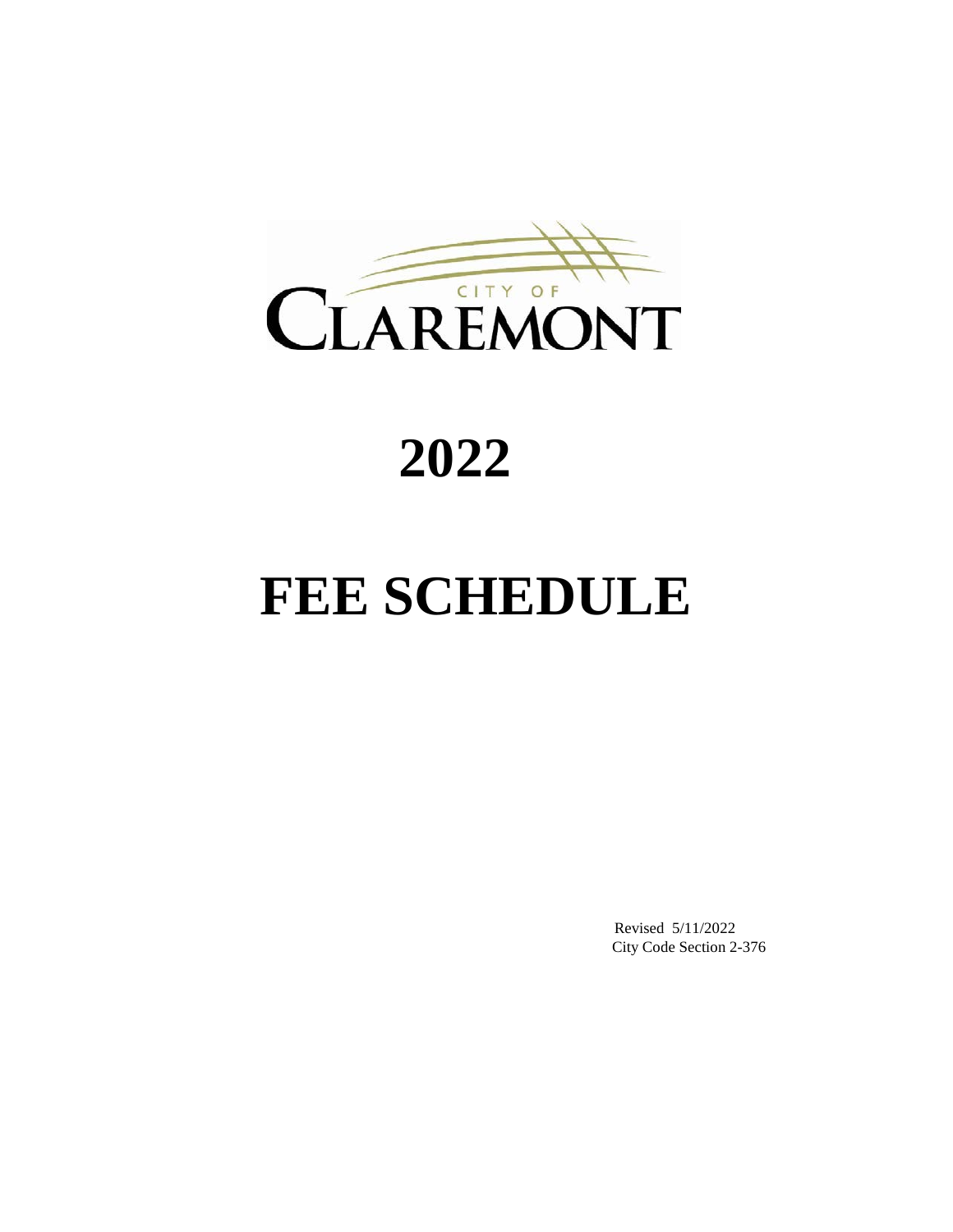# **TABLE OF CONTENTS**

| 3 |
|---|
|   |
|   |
|   |
|   |
|   |
|   |
|   |
|   |
|   |
|   |
|   |
|   |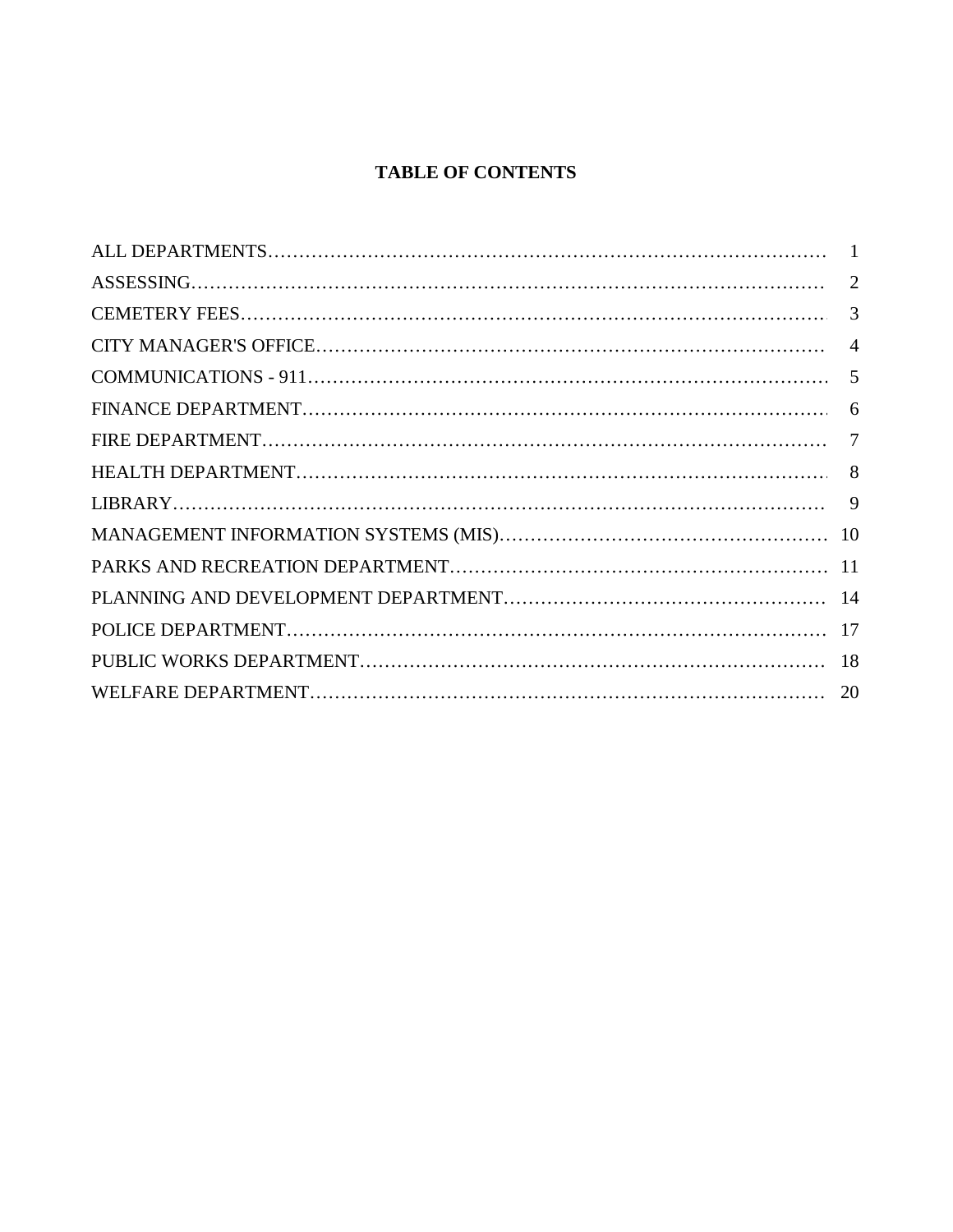### **ALL DEPARTMENTS**

| Copies including fax transmission unless otherwise indicated in individual |                            |
|----------------------------------------------------------------------------|----------------------------|
| <b>Department Fee Schedules</b>                                            |                            |
| 8 1/2 X 11 (black & white)                                                 | \$0.50 per page            |
| 8 1/2 X 11 (color)                                                         | \$1.00 per page            |
| 8 1/2 X 14 (black & white)                                                 | \$0.50 per page            |
| 8 1/2 X 14 (color)                                                         | \$1.00 per page            |
| 11 X 17 (black $&$ white)                                                  | \$1.00 per page            |
| 11 X 17 (color)                                                            | \$2.00 per page            |
| Flash Drive for Electronic Records*                                        | \$7.00                     |
| Research (by individual department)                                        | \$40.00 per hour           |
|                                                                            | (Minimum 1 hour)           |
| CD                                                                         | \$10.00 (or fee charged by |
|                                                                            | CCTV)                      |
| <b>DVD</b>                                                                 | \$10.00 (or fee charged by |
|                                                                            | CCTV)                      |
| Notarizing Documents (Non-City Business)                                   | $$10.00$ (RSA 455:11)      |

\*Where Requestor does not provide flash drive in its original packaging.

91-A Requests are either per page, by flash drive or per hour.

 Where department research is provided, no per page or flash drive fee will be charged. Fees for large-scale copies are on the Management Information Systems page.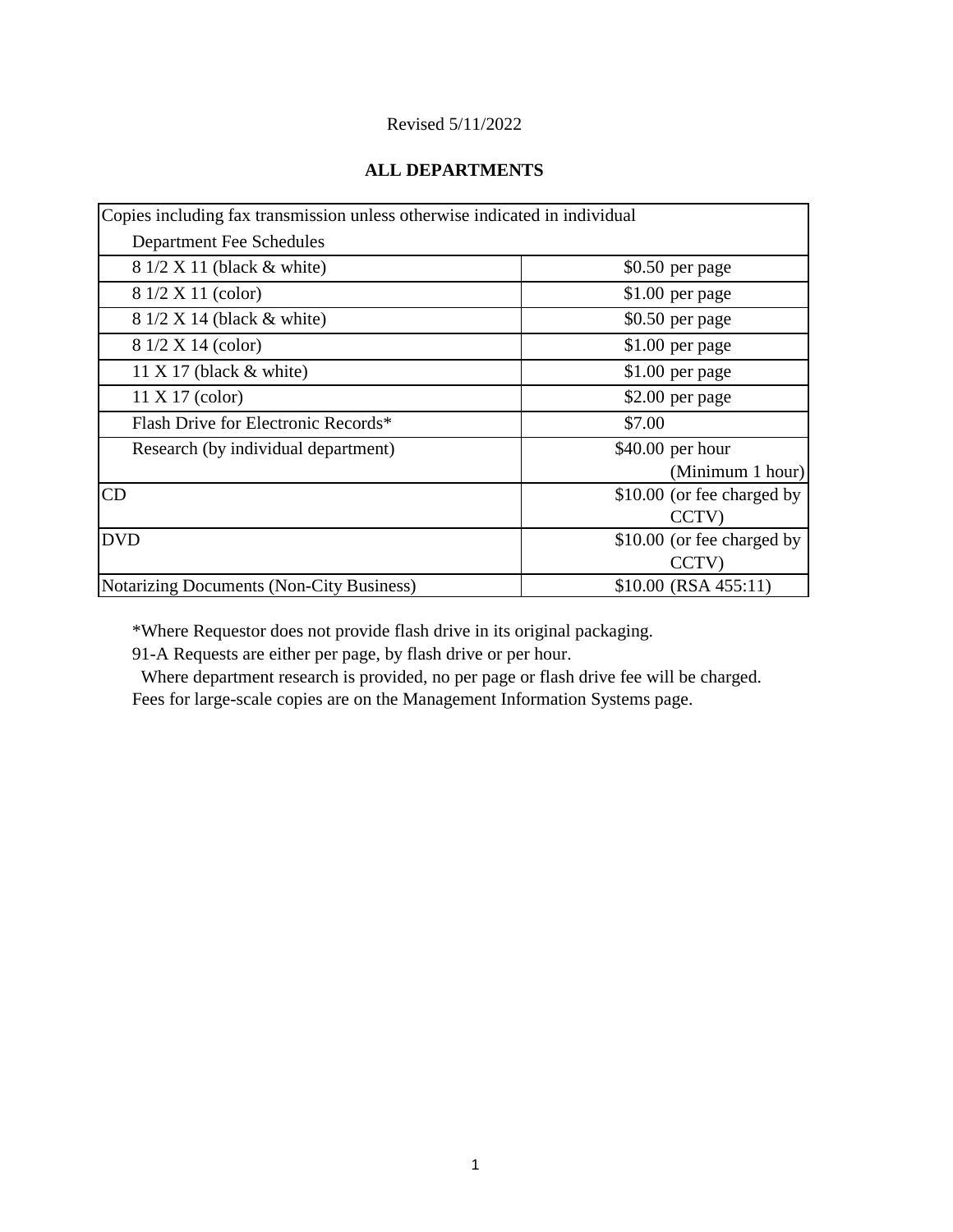# **ASSESSING**

| Property Record Cards (black & white)                   | See All Depts |
|---------------------------------------------------------|---------------|
| Tax Maps $(8.5 \times 11)$ (color)                      | See All Depts |
| Tax Maps $(11 \times 17)$ (color)                       | See All Depts |
| <b>Routinely Stored Information:</b>                    |               |
| No formatting or manipulation of data required by staff |               |
| Flash Drive for Electronic Records*                     | \$7.00 each   |
| Paper Reports                                           | See All Depts |
| <b>Specially Prepared Information:</b>                  | See All Depts |
| Requires formatting or manipulation of data             |               |
| Flash Drive for Electronic Records*                     | See All Depts |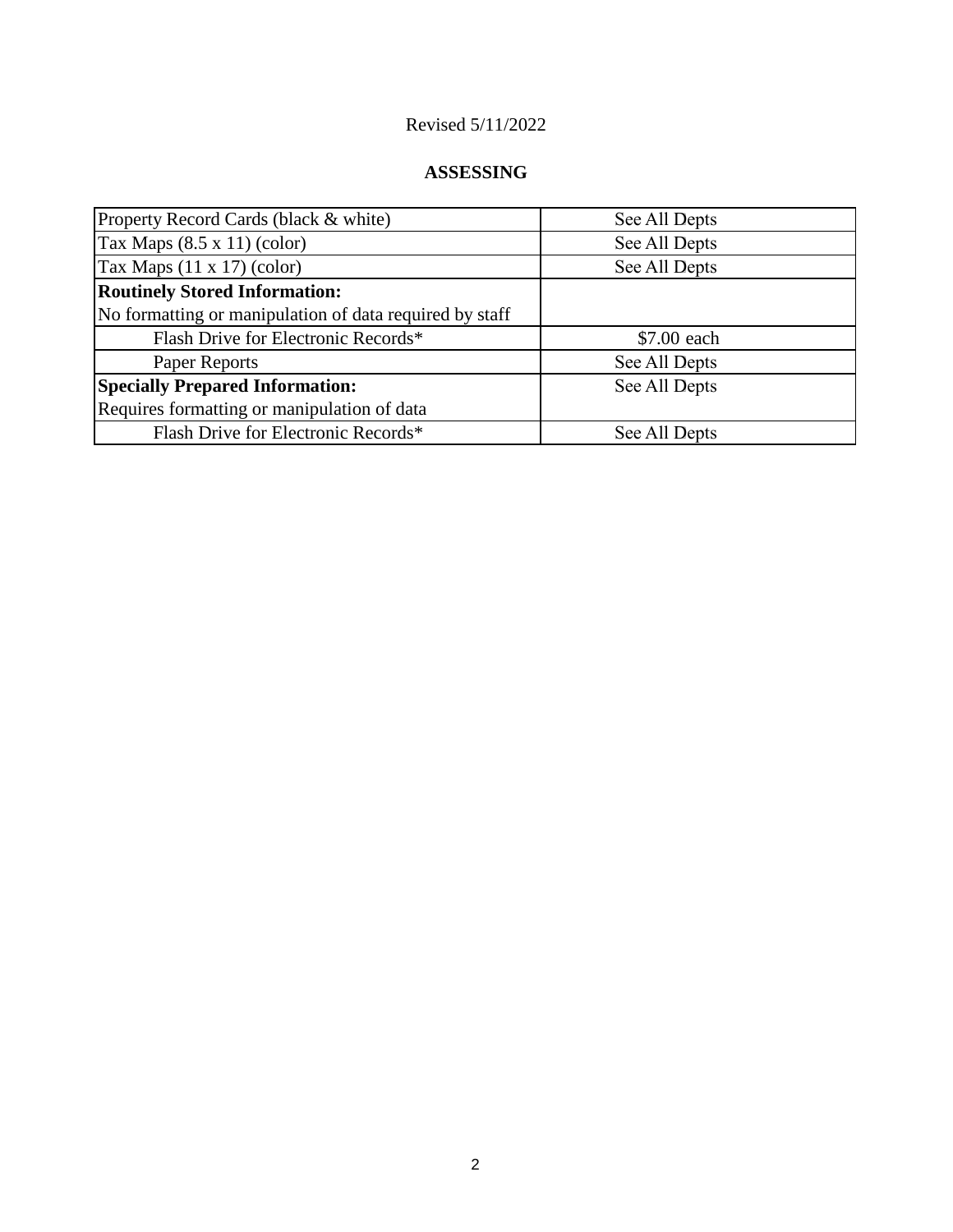# **CEMETERY FEES**

| Sale of Grave with Perpetual Care            | \$500.00                            |
|----------------------------------------------|-------------------------------------|
| (Mt. View & Union Cemeteries)                |                                     |
| Sale of Cremation Lot/Infants                | \$250.00                            |
| (Mt. View and Union Cemeteries)              |                                     |
| <b>Cemetery Maintenance Fees</b>             | \$300.00                            |
| <b>Interment - Full Burial</b>               | \$600.00                            |
| <b>City Holidays</b>                         | \$200.00                            |
| Weekend - Saturday                           | \$100.00                            |
| Weekend - Sunday                             | \$200.00                            |
| Winter - December 15 - April 15              | \$200.00                            |
| After 3:00pm                                 | \$100.00                            |
| <b>Interment (Cremation/Infant Burial)</b>   | \$300.00                            |
| <b>City Holidays</b>                         | \$100.00                            |
| Weekend - Saturday                           | \$50.00                             |
| Weekend - Sunday                             | \$100.00                            |
| Winter - December 15 - April 15              | \$100.00                            |
| After 3:00pm                                 | \$100.00                            |
| Welfare - Lots/Interments                    | <b>At City Manager's Discretion</b> |
| Disinterments                                | \$1,000.00                          |
| <b>Subdividing Lots and Making New Deeds</b> | \$50.00                             |
| All Markers & Concrete Backs for Markers     | \$100.00                            |
| <b>Monument Foundations</b>                  |                                     |
| Up to 3 feet 10 inches by 1 foot 2 inches    | \$350.00                            |
| 4 feet 0 inches by 1 foot 2 inches or larger | \$500.00                            |
|                                              |                                     |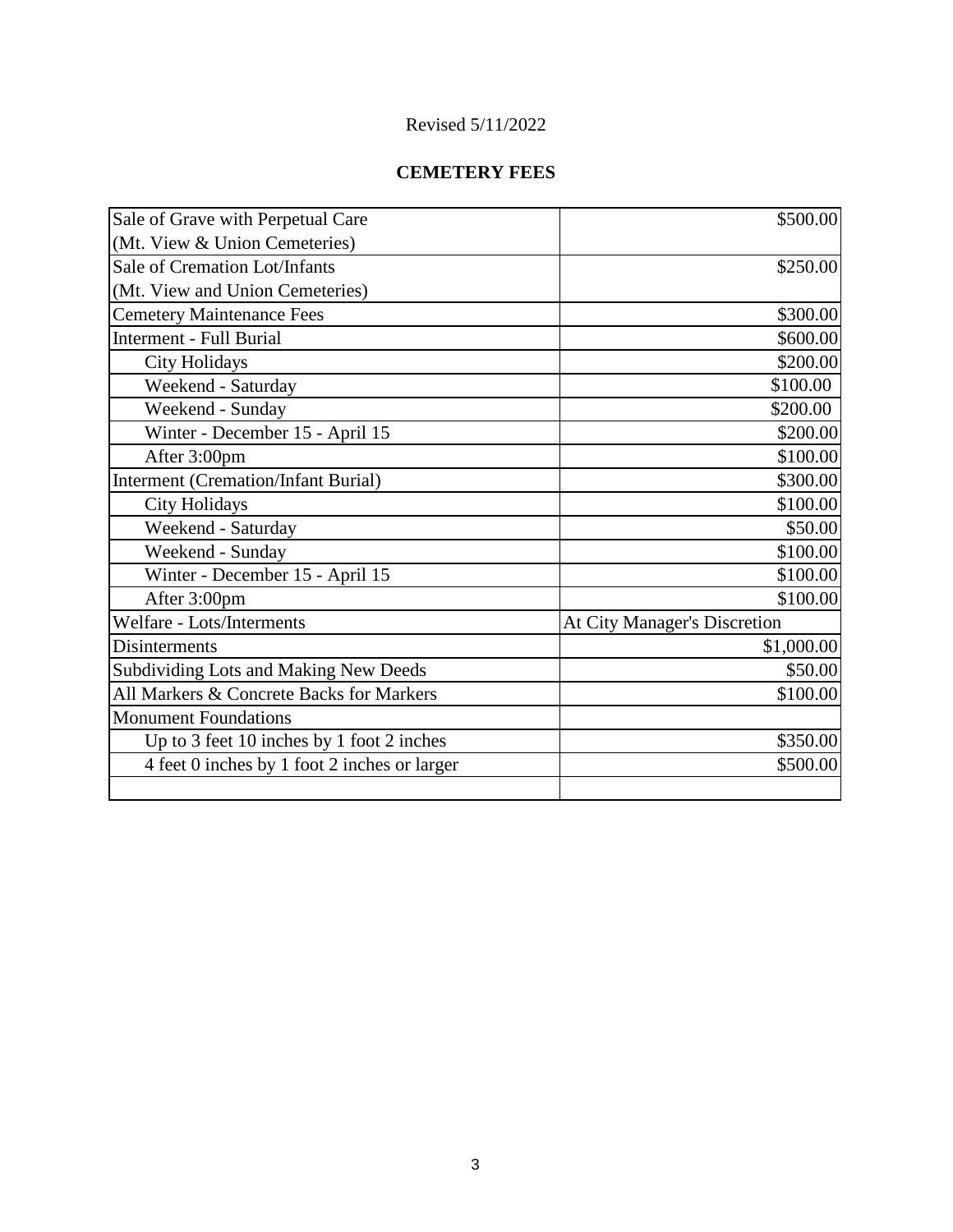# **CITY MANAGER'S OFFICE**

| Restaurant and Food Handlers' Licenses (per year)  | See Health Department          |
|----------------------------------------------------|--------------------------------|
| <b>Movie Theater License</b>                       | \$200.00 per year              |
| <b>Race Track License</b>                          | \$100.00 per year              |
|                                                    | $(RSA 31:41-a)$                |
| Carnival, Circus, Wild West Show, Small Tent Show  | \$350.00 per day               |
| <b>Charitable Organizations</b>                    | Exempt at the City Manager's   |
|                                                    | Discretion*                    |
| Permit - Hawkers & Peddlers and Itinerant Vendors, | $$25.00$ for 1 person or       |
|                                                    | \$10.00 ea. add'l person       |
| Additional Fee - Use of City Power Source          | \$25.00 per month              |
| Permit - Food Trucks and Carts                     | For use of City-owned property |
| (one food truck or cart)                           | $$100.00$ per quarter          |
|                                                    | \$50.00 per week               |
|                                                    | \$10.00 per day                |
| Additional Fee - Use of City Power Source          | $$25.00$ per month             |
| Parade Permits (police coverage may be required at | \$25.00 City Manager's         |
| additional charge)                                 | Discretion                     |
| <b>Games of Chance/Raffles</b>                     | No Charge if by Charitable     |
|                                                    | Organization                   |
| Live Entertainment                                 |                                |
| Annual                                             | \$100.00                       |
| Per Event                                          | \$25.00                        |
| Annual Taxi and Bus Business Service License       | \$50.00 per vehicle/           |
| (not to be pro-rated)                              | per year                       |
| Annual Taxi Drivers License (not to be pro-rated)  | \$25.00 per year               |

\*City Manager may waive fees for Not-for-Profit organizations.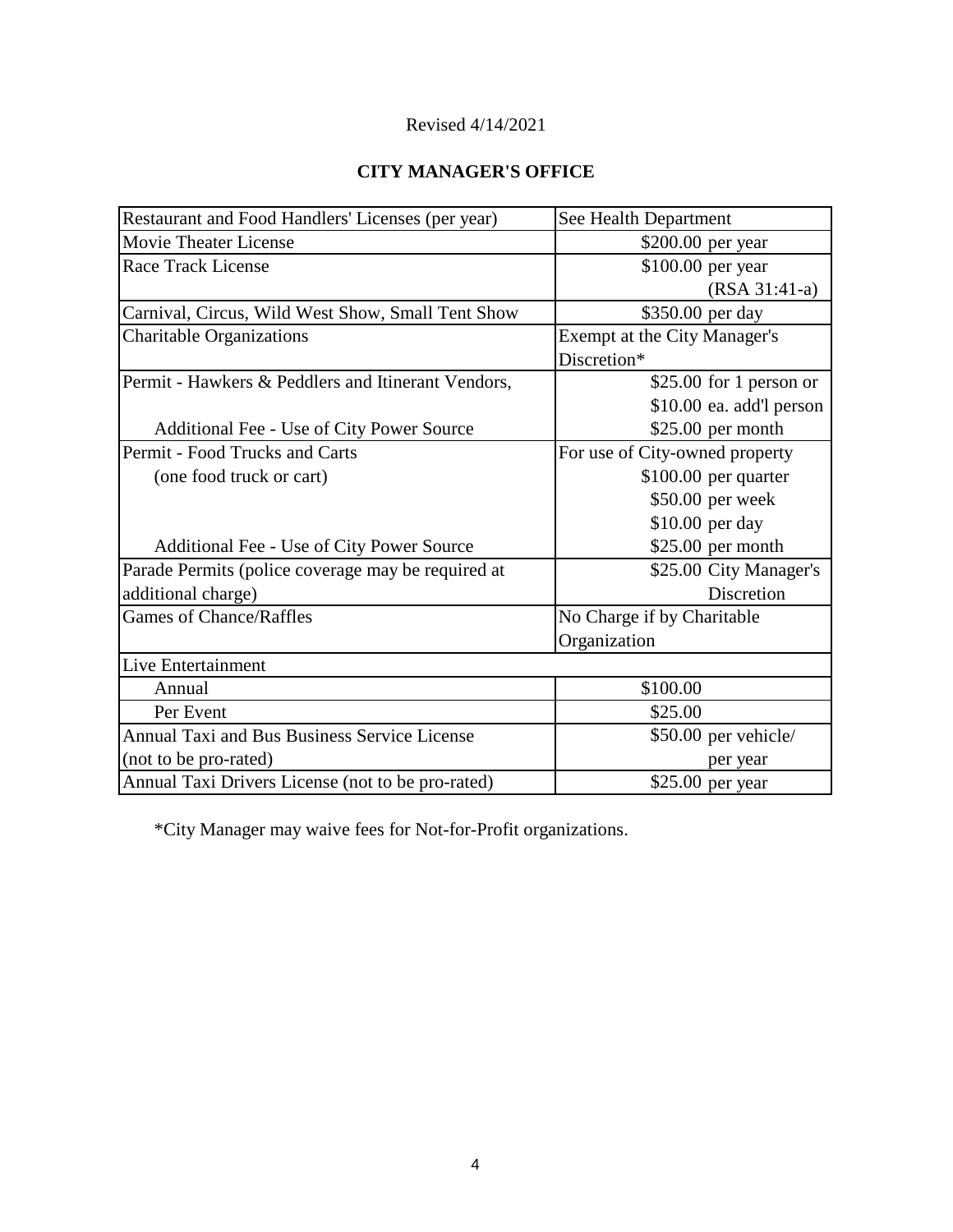# Revised 3/8/95

# **COMMUNICATIONS - 911**

| Yearly Private Alarm - Annual Service Fee      | \$50.00                       |
|------------------------------------------------|-------------------------------|
| (Plus for each false alarm after two)          | \$30.00                       |
| Dispatching for area Public Safety Departments | Done by contractual agreement |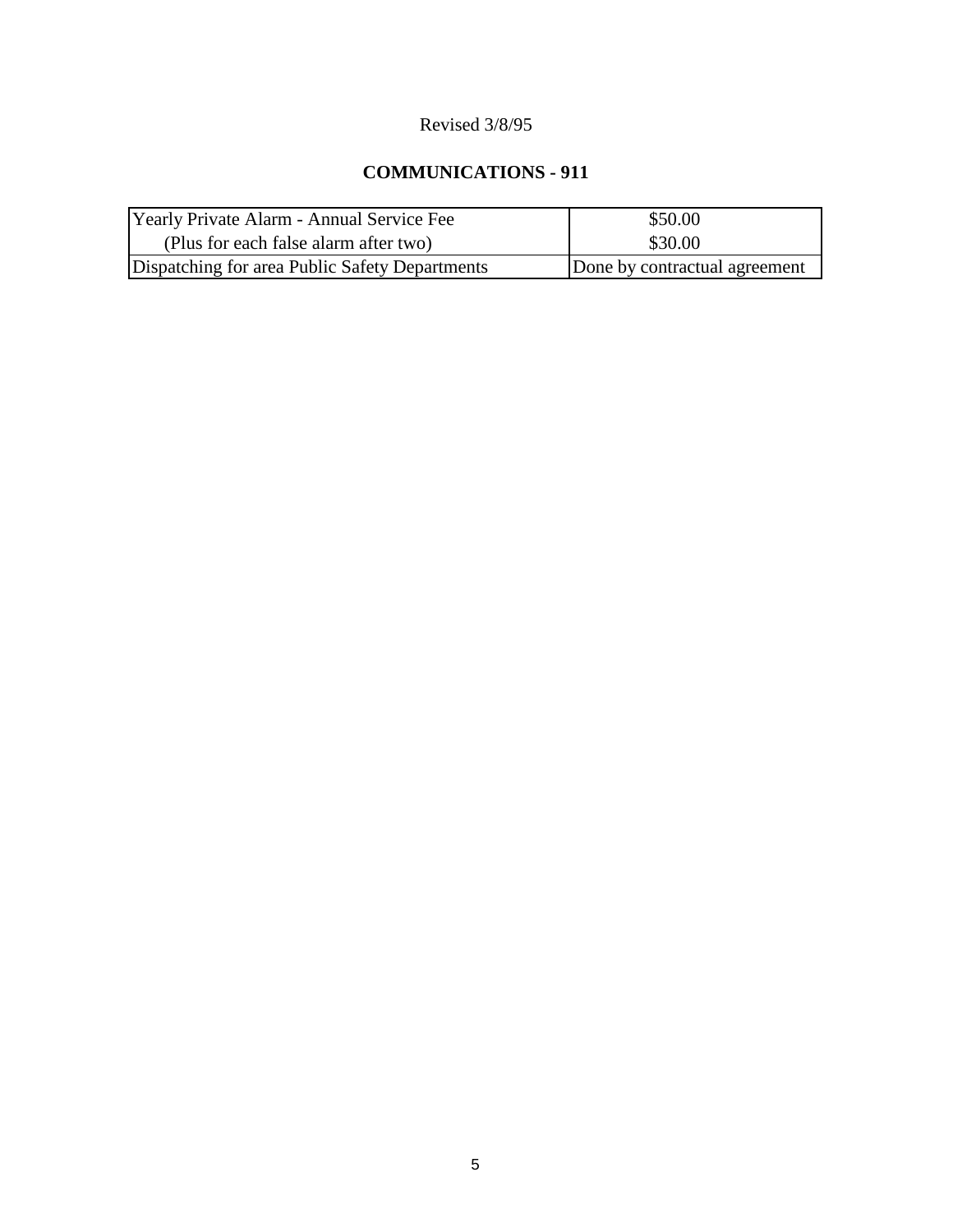# **FINANCE DEPARTMENT**

| Filing of Articles of Agreements & Amendments        | \$5.00                   |
|------------------------------------------------------|--------------------------|
| Photocopies of Current Billings (Water & Sewer)      | See All Depts            |
| Research Billing/Receipts for Water & Sewer Records  | See All Depts            |
| Property Taxes, Motor Vehicles (minimum one hour)    |                          |
| Voter Checklist - Paper Copy                         |                          |
| Complete Set                                         | \$75.00                  |
| Each Ward                                            | \$25.00                  |
| <b>Voter Mailing Labels</b>                          |                          |
| Complete Set                                         | \$150.00                 |
| Each Ward                                            | \$55.00                  |
| Laminating                                           |                          |
| Card                                                 | \$1.00                   |
| <b>Letter Size</b>                                   | \$2.00                   |
| Motor Vehicle Plate Transfer Fee                     | \$3.00                   |
| Motor Vehicle Registration - Administrative Fee      | \$1.00                   |
| Motor Vehicle Renewal Sticker Fee                    | \$3.00                   |
| Motor Vehicle Transportation Fee                     | \$5.00 per qualified     |
|                                                      | vehicle                  |
| Motor Vehicle Registration Photocopy                 | See All Depts            |
| <b>Insufficient Check Fee</b>                        | \$25.00 Plus Bank Fee    |
| Administrative Processing for Non-Payment of         | \$25.00 Plus Bank Fee    |
| <b>Insufficient Check</b>                            | & Court Fees             |
| Stop Payment Fee (Lost/Misplaced Accounts Payable    | <b>Current Bank Fees</b> |
| <b>Checks and Payroll Checks)</b>                    |                          |
| <b>Property Tax Statement</b>                        | See All Depts            |
| <b>City Clerk Fax Charge</b>                         | $$1.00$ per page         |
| <b>Election Information</b>                          |                          |
| Electronic Copy Complete Voter Checklist             | \$75.00                  |
| Broken Down by Ward or Political Party               | \$25.00                  |
| Dog Release Fee                                      | \$25.00                  |
| <b>Restricted Property Landlord Agent Filing Fee</b> | \$15.00                  |
| Out of Town Landlord Failure to File                 | \$100.00                 |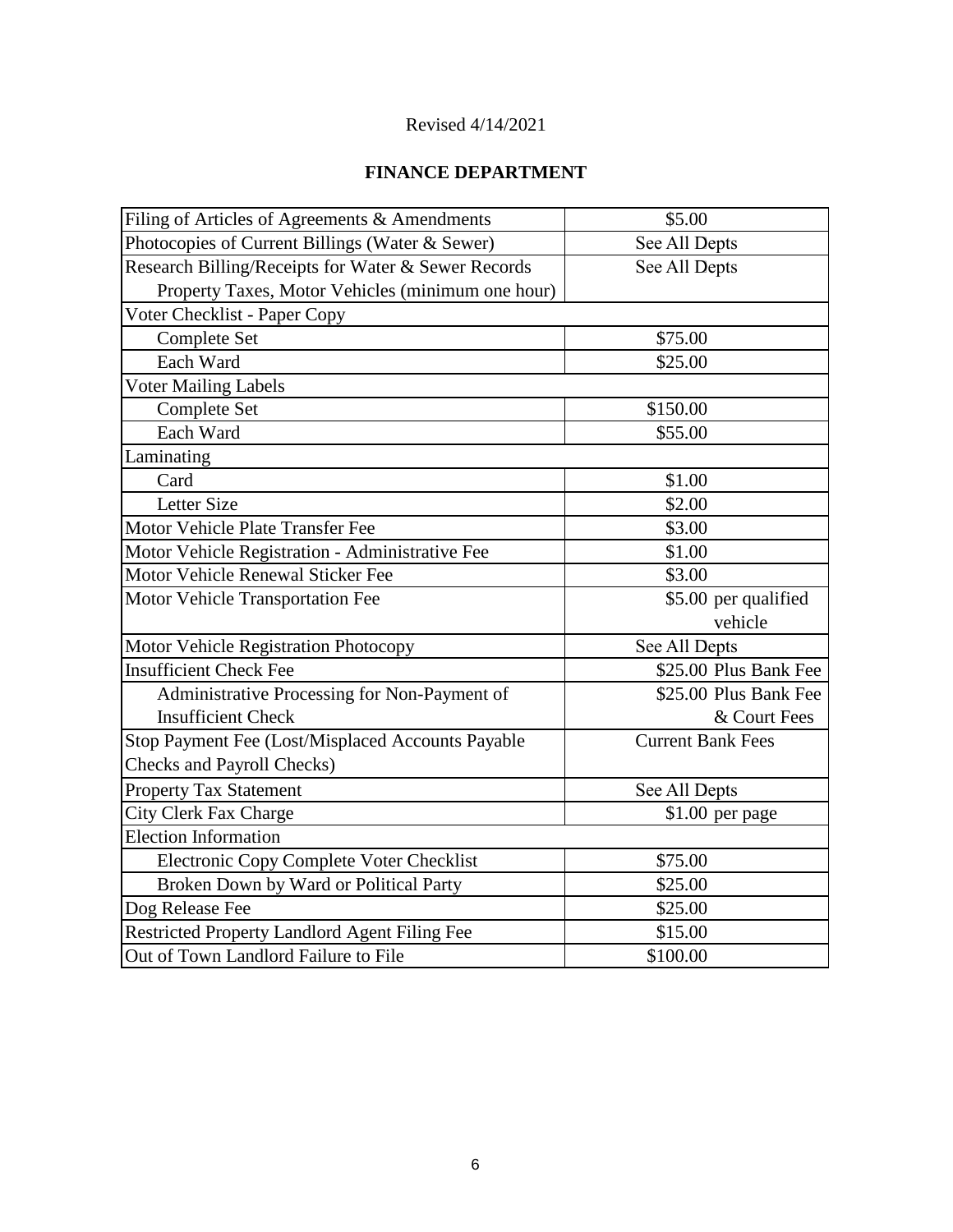# **FIRE DEPARTMENT**

| Monitoring of Private Fire Alarm Systems                                                     |                              |
|----------------------------------------------------------------------------------------------|------------------------------|
| Wireless System                                                                              | \$200.00 per box/per year    |
| Inside City Limits/Wired System                                                              | $$1,000.00$ per box/per year |
| <b>Outside City Limits</b>                                                                   | $$1,000.00$ per box/per year |
| False Alarm or Nuisance Alarm After Two (2)                                                  | \$75.00                      |
| Photocopies of Fire Reports                                                                  | \$10.00                      |
| Private duty officers (detail work) are paid overtime pay plus 25% mark up; the organization |                              |
| then reimburses the City for those funds.                                                    |                              |
| Commercial/Industrial Building Plan Review                                                   |                              |
| <b>First Review</b>                                                                          | \$75.00                      |
| <b>Each Following Review</b>                                                                 | \$75.00                      |
| <b>New Oil Burner Inspections</b>                                                            | \$35.00                      |
| LP Gas Installations                                                                         | \$35.00                      |
| Non-Emergency Lockouts                                                                       | \$30.00                      |
| Commercial/Industrial Fire Alarm & Sprinkler System Plans Review                             |                              |
| <b>First Review</b>                                                                          | \$75.00                      |
| <b>Each Following Review</b>                                                                 | \$75.00                      |
| Fire Safety Inspection, when requested for property transfers                                | \$125.00                     |
| Fire Safety/Life Safety Code Inspections                                                     |                              |
| Owner/Manager/Landlord Appointment No Show                                                   | \$100.00 per no show         |
| Disconnect and Re-connect Fire Alarm System from Municipal Circuit                           | \$35.00                      |
| Acceptance Test for newly installed or modified fire detection                               | \$300.00                     |
| or suppression systems (for each test after the initial one)                                 |                              |
| Private detail: Pumper E1/E3, Ladder Truck L1/L2, Tanker E2,                                 | \$100.00 per hour            |
| Rescue Truck R1                                                                              |                              |
| Private detail: Brush 1 truck, Fire Alarm truck Utility 2                                    | \$75.00 per hour             |
| Private detail: Ulitity 1, Rescue boat                                                       | \$50.00 per hour             |
| Private detail: Pick-up truck, Utility or Command vehicle Car 1 or                           | \$40.00 per hour             |
| Car 2                                                                                        |                              |
| Haz Mat: Billed for private detail (on or off duty) for time, materials and apparatus:       |                              |
| Peat moss                                                                                    | \$15.00                      |
| Bail of absorbent pads 15" x 18" 100 pad bundle                                              | \$150.00                     |
| <b>Bag of Speedy Dry</b>                                                                     | \$20.00                      |
| Class A or B foam/per 5 gallon bucket                                                        | \$100.00                     |
| Unscheduled multifamily housing inspection fo realty transaction                             | \$125.00                     |
|                                                                                              |                              |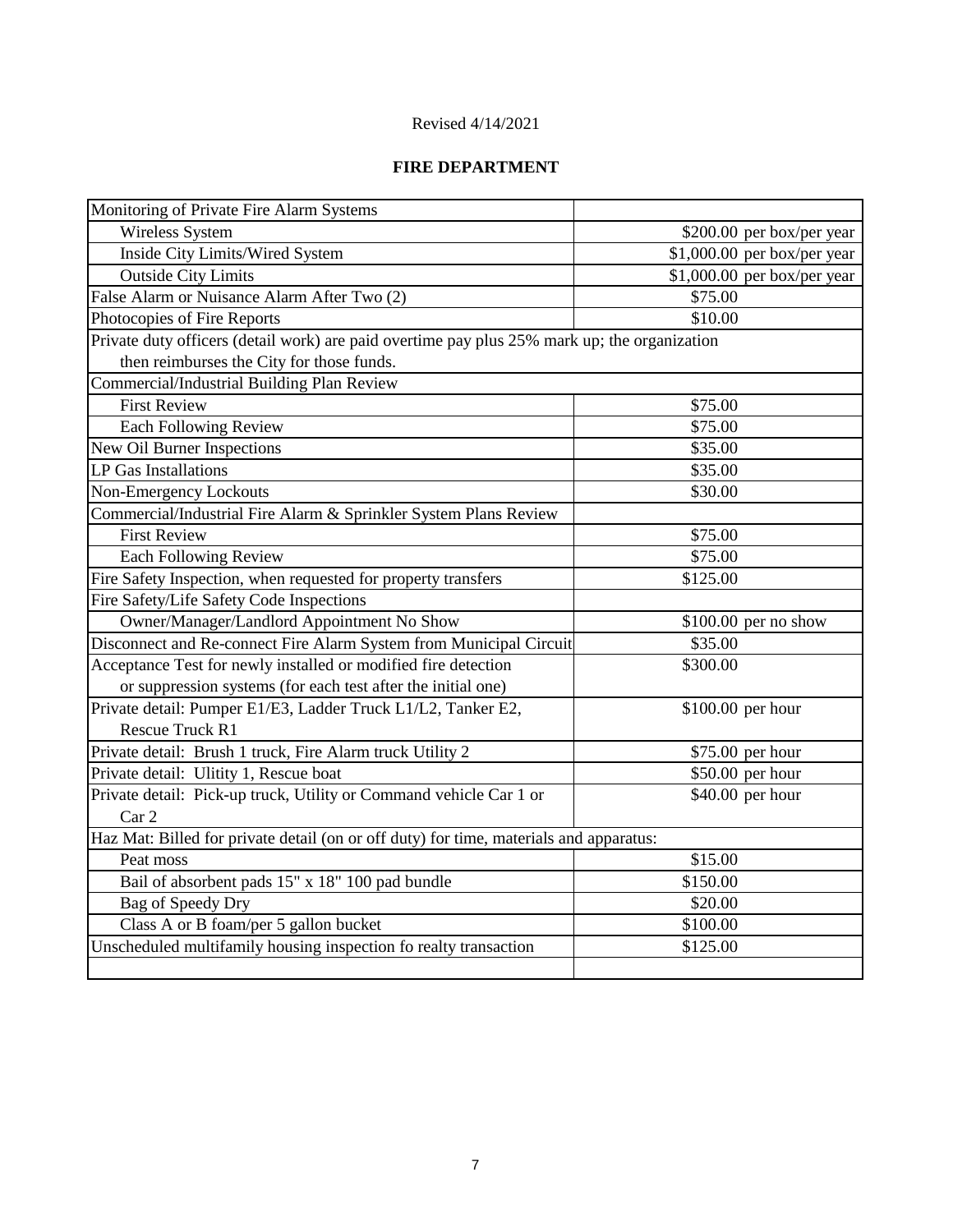#### **HEALTH DEPARTMENT**

| Class A                                                          | \$350.00 |
|------------------------------------------------------------------|----------|
| Restaurants with seating capacity of 200 or more persons         |          |
| Retail food store with 4 or more prep areas                      |          |
| Food processing plants which commercially process 100,000        |          |
| packages of food or more, per year                               |          |
| Class B                                                          | \$225.00 |
| Retail food store with 2-3 prep areas                            |          |
| Food establishment with 100-199 seats                            |          |
| Race Tracks                                                      |          |
| Class C                                                          | \$175.00 |
| Retail food store with one food prep area                        |          |
| Caterers off-site                                                |          |
| Food establishments with 25-99 seats                             |          |
| Bakeries that do serve TCS food*                                 |          |
| Bar/lounges with food prep area                                  |          |
| Food processing plants which commercially process less than      |          |
| 100,000 packages of food per year                                |          |
| Class D                                                          | \$125.00 |
| Food establishments with 0-24 seats                              |          |
| Retail food store - self service                                 |          |
| Cold storage/refrigerating warehouse                             |          |
| Arena/theater serving TCS food*                                  |          |
| $\overline{\text{Class}}$ E                                      | \$100.00 |
| Bed and breakfast                                                |          |
| Lodging facilities serving continental breakfast                 |          |
| Class F                                                          | \$100.00 |
| Retail food store - no food prep area                            |          |
| Wholesalers/distributors TCS food*                               |          |
| On-site vending machines - serving TCS food*                     |          |
| Bakeries which do not serve TCS food*                            |          |
| Classs G                                                         | \$100.00 |
| Bar/lounges with no food prep area that serve alcohol            |          |
| Arena/theater concessions serving non-TCS food*                  |          |
| Retail food stores serving pre-packaged ice cream only           |          |
| Private schools                                                  |          |
| Senior meal sites and Nursing homes                              |          |
| Sellers of prepackaged frozen USDA meat or poultry               |          |
| Class O                                                          |          |
| Public and parochial school cafeterias                           | \$0.00   |
| Non-profit organizations with or without a liquor permit and not | \$0.00   |
| serving meals on a daily basis (Tax ID #)                        |          |
| Government facilities                                            | \$0.00   |
| Mobile Units                                                     |          |
| Cook unit or food truck-units which cook/prepare food or         | \$125.00 |
| distribute refrigerated food                                     |          |
| Home delivery - packaged or frozen food                          | \$100.00 |
| Push carts & other mobile food units - including but not limited | \$100.00 |
| to those serving packaged foods & non TCS foods only*            |          |
| Other                                                            | \$100.00 |
| Homestead Food Operation One-Time Charge                         |          |
| Late Renewal FeeIn addition to the above, for any renewal permit | \$25.00  |
| received after the tenth day of July                             |          |
| Inspections in addition to annual food license inspections       | \$50.00  |
|                                                                  |          |

\* **TCS = Temperature Control for Safety**

\* **Annual food license assumes two inspections per year**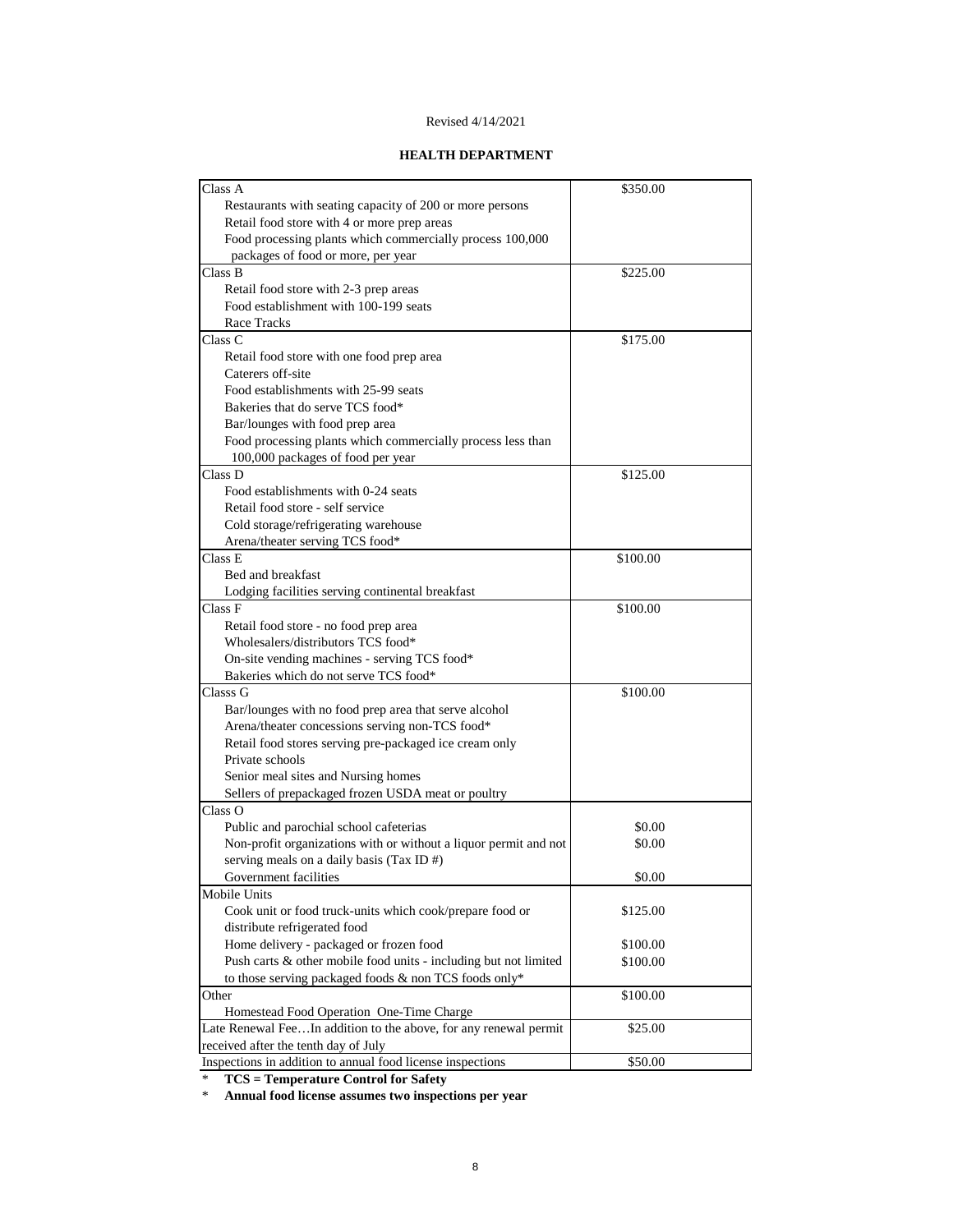# **LIBRARY**

| <b>Overdue Materials Fee/Fines</b> |                                   |
|------------------------------------|-----------------------------------|
| Books, Audios                      | $$0.25$ /day/item                 |
| Videos, DVDs/CDs/Leapfrog          | $$1.00$ /day/item                 |
| <b>Non-Resident Fees</b>           |                                   |
| <b>Full Year</b>                   | \$60.00 /individual               |
| 4-Month Card                       | \$25.00 /individual               |
| <b>Lost Book Fee</b>               | Price of item PLUS \$2 processing |
|                                    | fee                               |
| <b>Printing Fees</b>               |                                   |
| Computers (Self-Serve)             | $$0.10$ /page                     |
| Microfilm (Self-Serve)             | \$0.10 /copy                      |
| Copies                             | See All Depts                     |
| <b>Research Fees</b>               |                                   |
| Historical/Genealogical Research   | See All Depts                     |
| Replace Lost Library Card          | \$2.00                            |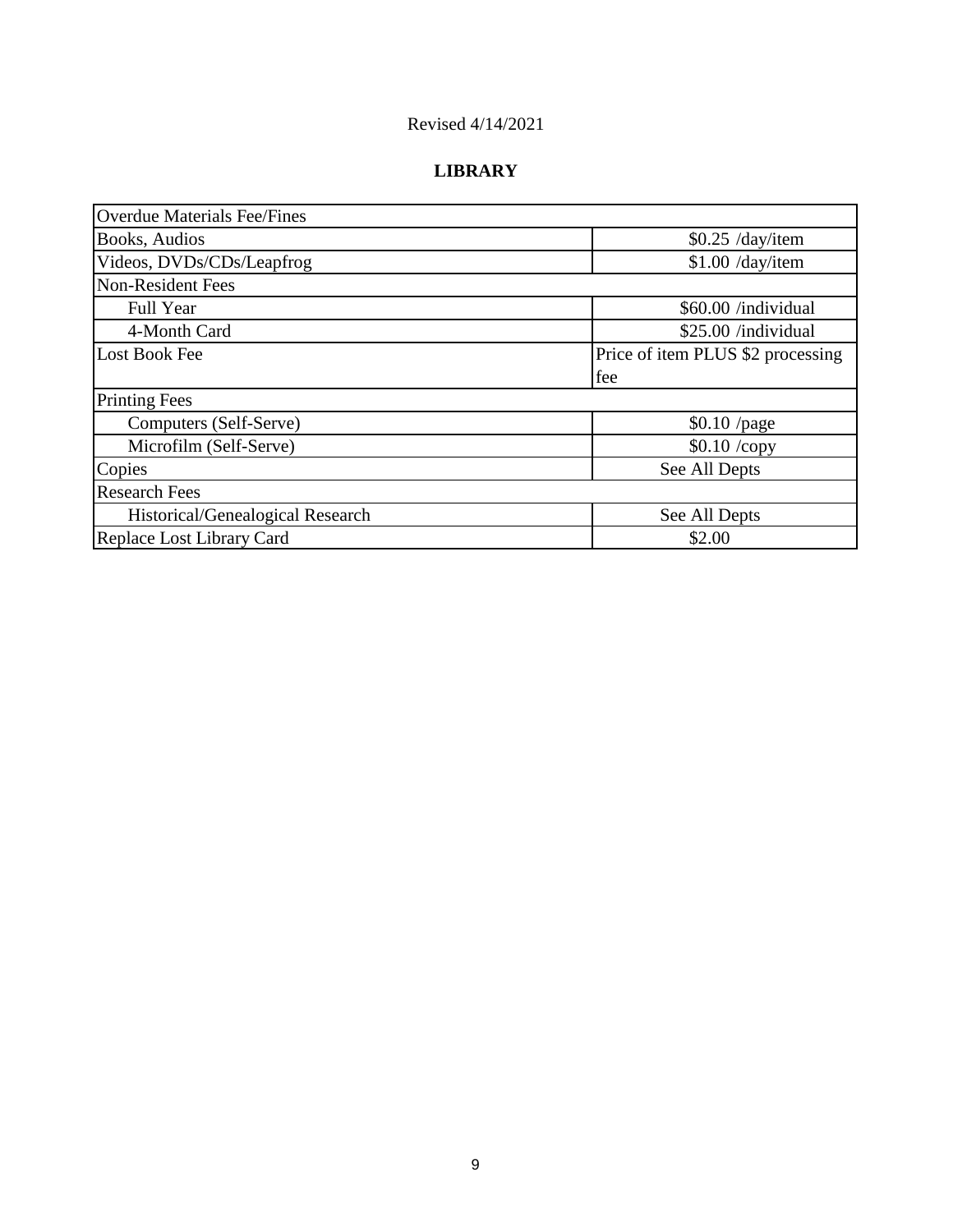#### **MANAGEMENT INFORMATION SYSTEMS (MIS) ELECTRONIC DATA AND COPIES**

| <b>Routinely Stored Information</b>                                                     |                   |
|-----------------------------------------------------------------------------------------|-------------------|
| No formatting or manipulation of data required by staff (excludes election information) |                   |
| Compact Disk (CD) or DVD                                                                | See All Depts     |
| Flash Drive for Electronic Records*                                                     | See All Depts     |
| <b>Specially Prepared Information</b>                                                   |                   |
| Requires formatting or manipulation of data                                             |                   |
| Compact Disk (CD) or DVD                                                                | See All Depts     |
| Flash Drive for Electronic Records*                                                     | See All Depts     |
| Plus for any formatting required                                                        | \$40.00 per hour/ |
|                                                                                         | per employee      |
| <b>Information Highly Costly to Provide or Maintain</b>                                 |                   |
| Includes information used for commercial purposes, not for resale                       |                   |
| Paper Maps (Zoning and Parcel Maps)                                                     |                   |
| 34" x 44" (E Size)                                                                      | \$15.00 Each      |
| 24" x 34" (D Size)                                                                      | \$10.00 Each      |
| 11" X 17" (B Size)                                                                      | See All Depts     |
| 8 1/2" x 14" (Legal)                                                                    | See All Depts     |
| 8 1/2" X 11" (Letter)                                                                   | See All Depts     |
|                                                                                         |                   |
| <b>Custom Maps</b>                                                                      |                   |
| \$40.00 per hour per employee plus cost of print above                                  |                   |
|                                                                                         |                   |
| Electronic Data (City Wide)                                                             |                   |
| 2' Topographic Contours                                                                 | \$1,000.00        |
| Tax Maps (.pdf format)                                                                  | \$150.00          |
| 2005 or 2008 Orthophotos (Each)                                                         | \$300.00          |
| Parcels (Geodatabase)                                                                   | \$300.00          |
| Planimetrics                                                                            | \$1,000.00        |
| Zoning (Geodatabase)                                                                    | \$300.00          |

\*Where Requestor does not provide flash drive in its original packaging.

91-A Requests are either per page, by flash drive or per hour.

Where department research is provided, no per page or flash drive fee will be charged.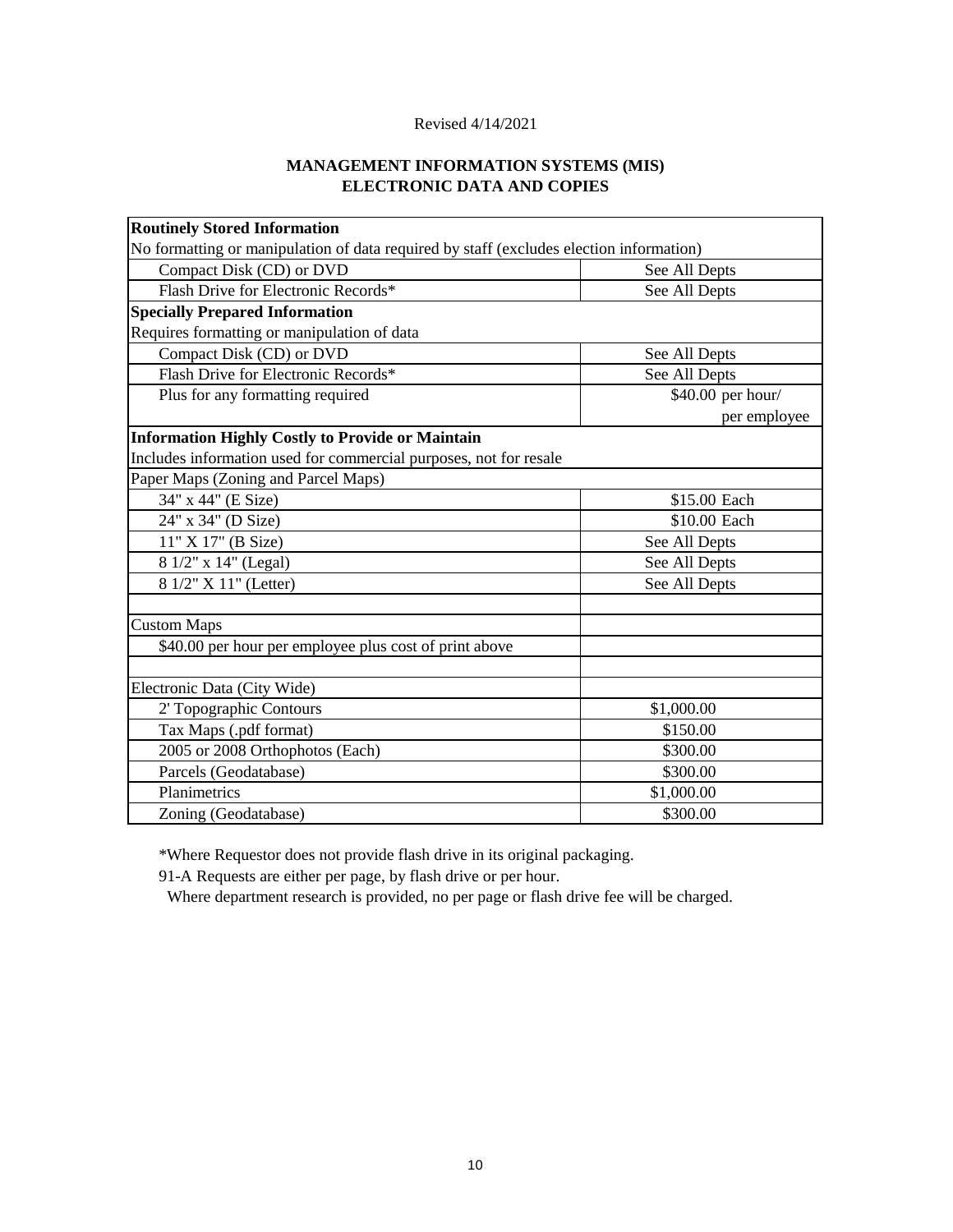#### Revised 8/8/18

#### **PARKS AND RECREATION DEPARTMENT**

| Daily Admission                                                                                                           |                   |  |
|---------------------------------------------------------------------------------------------------------------------------|-------------------|--|
| Resident (Adult)                                                                                                          | \$5.00            |  |
| Resident (Youth and Senior Citizen)                                                                                       | \$3.00            |  |
| Non-Resident (Adult)                                                                                                      | \$7.00            |  |
| Non-Resident (Youth and Senior Citizen)                                                                                   | \$5.00            |  |
| <b>Facility Passes</b>                                                                                                    |                   |  |
| Family Pass (up to 4) Annual                                                                                              | \$350.00          |  |
| Non-Resident Family Pass (up to 4) Annual                                                                                 | \$475.00          |  |
| Additional Family Member (After 4) Annual                                                                                 | \$75.00 Each      |  |
| <b>Adult Pass Annual</b>                                                                                                  | \$250.00          |  |
| Non-Resident Pass Adult Annual                                                                                            | \$330.00          |  |
| Youth Pass Annual                                                                                                         | \$130.00          |  |
| Non-Resident Youth Pass Annual                                                                                            | \$170.00          |  |
| College Pass Annual                                                                                                       | \$130.00          |  |
| Non-Resident College Pass Annual                                                                                          | \$170.00          |  |
| Sr. Pass Annual                                                                                                           | \$140.00          |  |
| Non-Resident Sr. Pass Annual                                                                                              | \$185.00          |  |
| 3 Month Adult                                                                                                             | \$150.00          |  |
| Non-Resident 3 Month Adult                                                                                                | \$200.00          |  |
| 3 Month Youth/Sr                                                                                                          | \$50.00           |  |
| Non-Resident 3 Month Youth/Sr.                                                                                            | \$65.00           |  |
| 3 Month College Membership                                                                                                | \$50.00           |  |
| Non-Resident 3 Month College Membership                                                                                   | \$65.00           |  |
| <b>Independent Contractor</b><br>Personal Training Fee                                                                    | \$300.00 month    |  |
| Locker Rental (1/2 Size Locker) Includes Towel Service and Lock                                                           |                   |  |
| <b>Resident Annual</b>                                                                                                    | \$60.00           |  |
| Non-Resident Annual                                                                                                       | \$75.00           |  |
| Special Event Conf Room (6 hours)<br><b>Grand Meeting Room</b>                                                            | \$350.00          |  |
| Minimum 6 hours                                                                                                           |                   |  |
| Grand Meeting Room Additional Hour(s)                                                                                     | \$58.00           |  |
| Function Room A 1 hr<br>Regular Rate                                                                                      | \$19.00           |  |
| Function Room B 1 hr<br>Regular Rate                                                                                      | \$27.00           |  |
| Function AB 1 hr<br>Regular Rate                                                                                          | \$46.00           |  |
| Function Room G 1hr<br>Regular Rate                                                                                       | \$21.00           |  |
| Function Rooms require a minimum reservation block of two (2) hours. Department sponsored classes, program and event fees |                   |  |
| and admissions exist seasonally and are determined based on classes offered. Active members get a 10% discount.           |                   |  |
| Vendor Permit without electricity at events (requires additional permit from City Manager)<br>\$75.00 per event           |                   |  |
| Vendor Permit with electricity at events (requires additional permit from City Manager)<br>\$95.00 per event              |                   |  |
| <b>Reservation Fees</b>                                                                                                   |                   |  |
| ** Single Field Reservation (based on one hour of usage)                                                                  |                   |  |
| Internal                                                                                                                  | N/C               |  |
| Non-Profit Field Use                                                                                                      | \$25.00 per hour  |  |
| Hourly Charge with Lights                                                                                                 | \$131.00 per hour |  |
|                                                                                                                           | w/lights          |  |
| For-Profit Field Use                                                                                                      | \$50.00 per hour  |  |
| Hourly Charge with Lights                                                                                                 | \$157.00 per hour |  |
|                                                                                                                           | w/lights          |  |
| */**Seasonal Games Field Reservation (One Field)                                                                          |                   |  |
| Internal                                                                                                                  | N/C               |  |
| Non-Profit Field Use                                                                                                      | \$500.00          |  |
| Hourly Light Charge                                                                                                       | \$105.00 per hour |  |
|                                                                                                                           | w/lights          |  |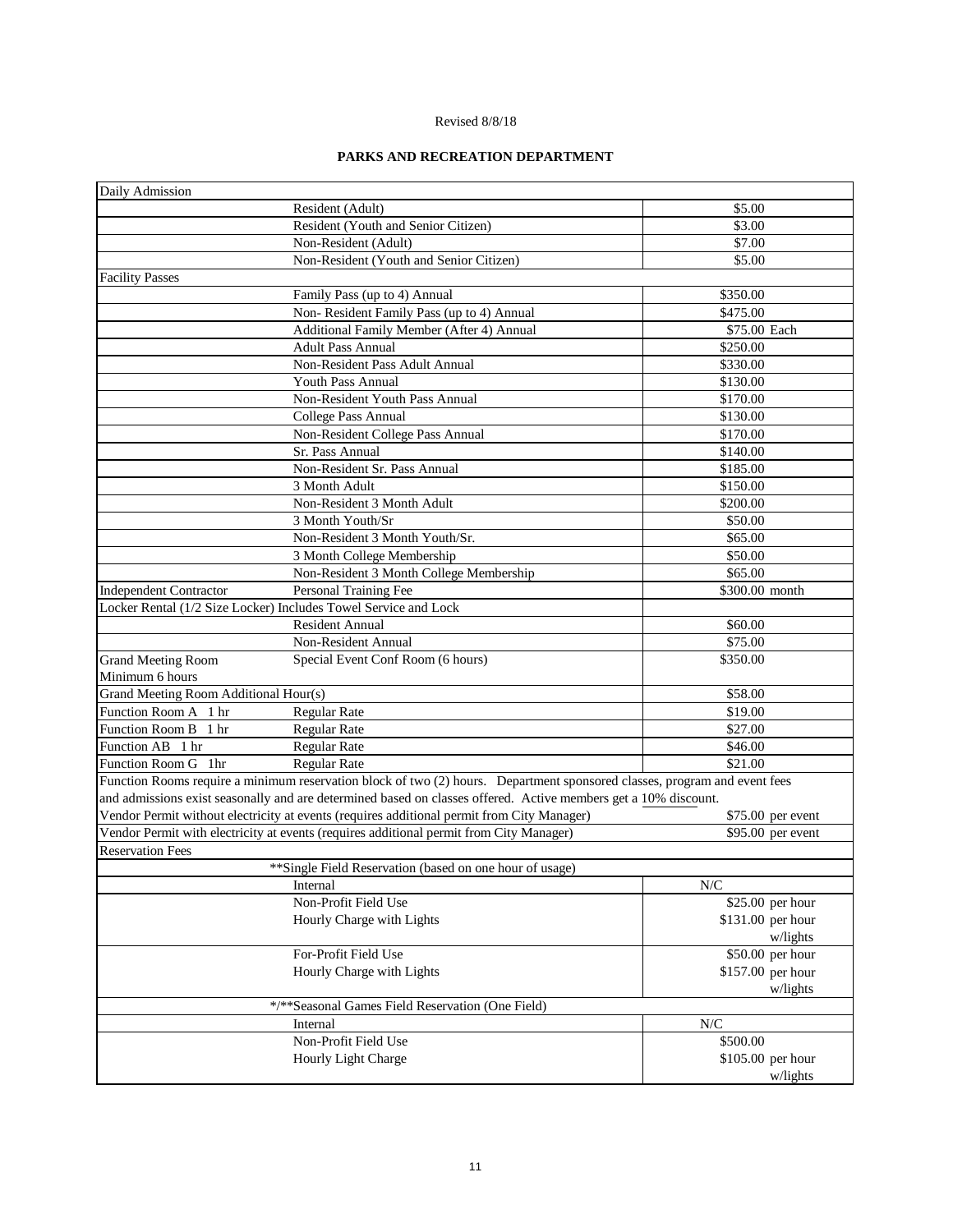|                         | PARKS AND RECREATION DEPARTMENT (cont'd)                                                             |                              |
|-------------------------|------------------------------------------------------------------------------------------------------|------------------------------|
|                         | For-Profit Field Use                                                                                 | \$750.00                     |
|                         | Hourly Light Charge                                                                                  | \$105.00 per hour            |
|                         |                                                                                                      | w/lights                     |
|                         | **Tournament Site Use                                                                                |                              |
|                         | Internal                                                                                             | N/C                          |
|                         | Non-Profit Field Use                                                                                 | \$75.00 per day              |
|                         | Hourly Light Charge                                                                                  | \$105.00 per hour            |
|                         |                                                                                                      | w/lights                     |
|                         | For Profit Field Use                                                                                 | \$125.00 per day             |
|                         | Hourly Light Charge                                                                                  | \$105.00 per hour            |
|                         |                                                                                                      | w/lights                     |
|                         | **Camp/Clinic Site Use                                                                               |                              |
|                         | Internal                                                                                             | N/C                          |
|                         | Non-Profit                                                                                           | \$75.00 per day              |
|                         | For-Profit                                                                                           | \$125.00 per day             |
|                         | #^Pavilion/Picnic Site/Band Stand (Other fees may be required)                                       |                              |
|                         | Internal                                                                                             | N/C                          |
|                         | Non-Profit                                                                                           | \$25.00 per function         |
|                         | For-Profit                                                                                           | \$50.00 per function         |
|                         | *Seasonal Field use fees are subject to change based on impact of usage requested. Seasonal          |                              |
|                         | reservations are based on 20 game hours. Additional game hours for Type I, II & III may be           |                              |
|                         |                                                                                                      |                              |
|                         | charged based on the impact of the request at a rate of \$25.00/hr. #Pavilion/Picnic Site/Band Stand |                              |
|                         | reservations may require other fees. ^Band Stand requires additional permit                          |                              |
|                         | from City Manager.                                                                                   |                              |
|                         | **Internal - Stevens High School Athletics agrees to contribute financially to the Parks &           |                              |
|                         | Recreation Department's field maintenance program, and in doing so, has agreed to                    |                              |
|                         | collaboratively maintain and improve the quality of field and court usage and space. Stevens         |                              |
|                         | High School agrees to financially contribute to the costs associated to the activities and           |                              |
|                         | programs scheduled at City park locations.                                                           |                              |
|                         |                                                                                                      |                              |
|                         | Non-Profit - Non-profit organizations, Claremont based schools and others listed within the Type     |                              |
|                         | II usage may contribute financially to the improvements of the facility requested. When doing        |                              |
|                         | so, the fee or portion of the fee for usage may be waived by the Director of Parks & Recreation.     |                              |
|                         |                                                                                                      |                              |
| <b>Maintenance Fees</b> |                                                                                                      |                              |
|                         | The following additional fees will be assessed for any custodial, maintenance, or grounds work       |                              |
|                         | that is required outside of the regular working hours (i.e. weekends and evenings). These fees       |                              |
|                         | will be itemized and billed to the reserving organization once the duration of the facility          |                              |
|                         | reservation is completed.                                                                            |                              |
|                         | Weekdays after 3:00 p.m.                                                                             | \$73.00 Minimum              |
|                         |                                                                                                      |                              |
|                         |                                                                                                      | 2 hours per                  |
|                         |                                                                                                      | person                       |
|                         | Additional                                                                                           | \$36.00 per hour             |
|                         |                                                                                                      | per person                   |
|                         | Saturdays                                                                                            | \$73.00 Minimum              |
|                         |                                                                                                      | 2 hours per                  |
|                         |                                                                                                      | person                       |
|                         | Additional                                                                                           | \$36.00 per hour             |
|                         |                                                                                                      | per person                   |
|                         | Sundays & Holidays                                                                                   | \$147.00 Minimum             |
|                         |                                                                                                      | 2 hours per                  |
|                         |                                                                                                      | person                       |
|                         | Additional                                                                                           | $\overline{$39.00}$ per hour |
|                         |                                                                                                      | per person                   |
|                         |                                                                                                      |                              |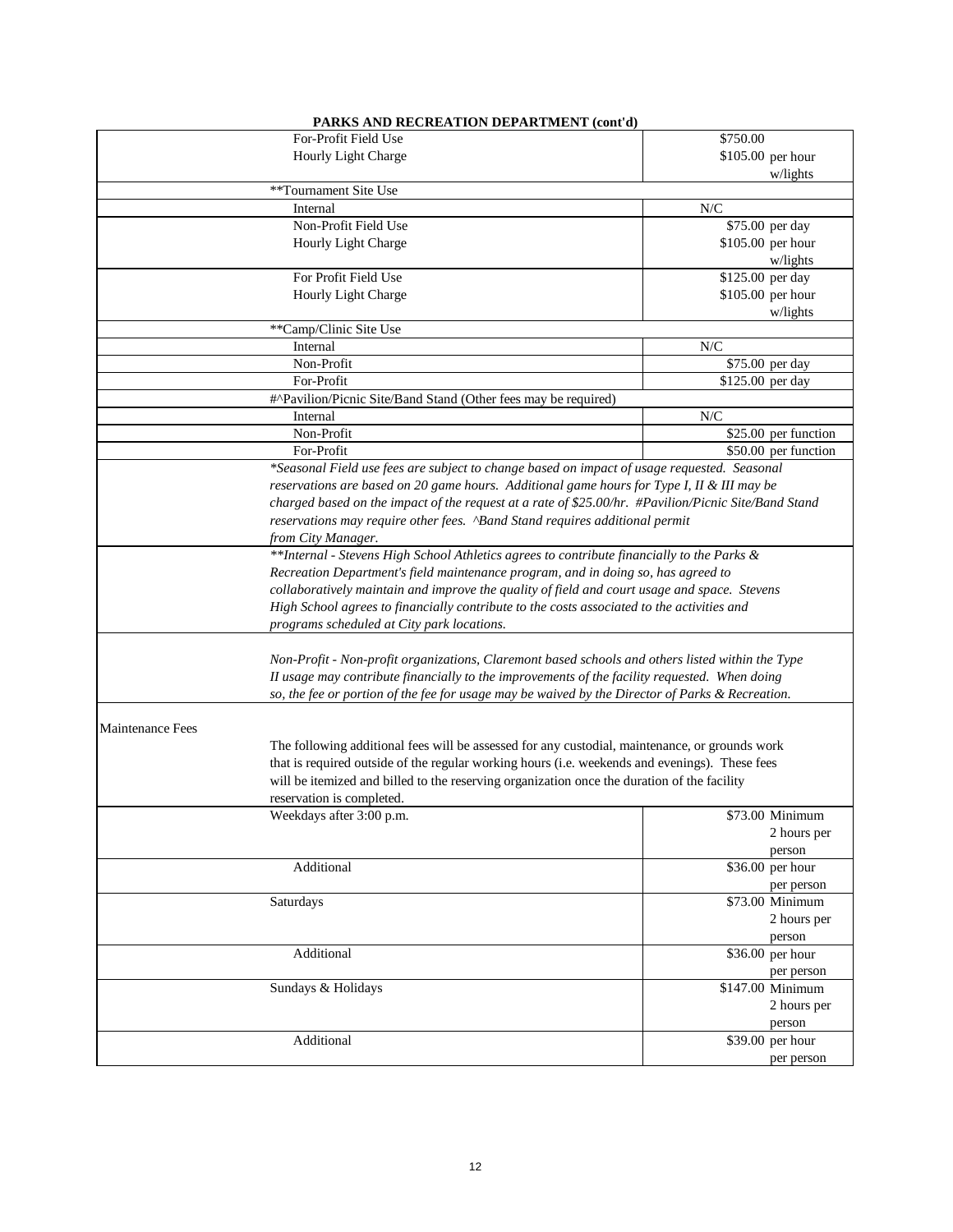### **PARKS AND RECREATION DEPARTMENT (cont'd)**

| <b>Cleaning Fees</b>              | Additional fee will be assessed for additional cleaning that is                                                 | \$105.00 Minimum |  |
|-----------------------------------|-----------------------------------------------------------------------------------------------------------------|------------------|--|
|                                   | required due to failure of the reserving party to thoroughly police                                             |                  |  |
|                                   | and clean areas after use. This fee will be itemized and billed to the                                          |                  |  |
|                                   | reserving organization once the duration of the facility reservation is                                         |                  |  |
|                                   | completed.                                                                                                      |                  |  |
| <b>Temporary Electrical Panel</b> | Fee will be charged when an event requires extra circuits and the                                               | \$125.00         |  |
|                                   | Parks and Recreation Department has to install and remove a                                                     |                  |  |
|                                   | temporary panel.                                                                                                |                  |  |
| Miscellaneous Fees                | Additional fees not listed may be charged to you for your facility/field usage. Any additional fees billed to   |                  |  |
|                                   | the reserving organization that are unpaid will result in legal actions to collect fees and will disqualify the |                  |  |
|                                   | reserving organization from any future facility reservations.                                                   |                  |  |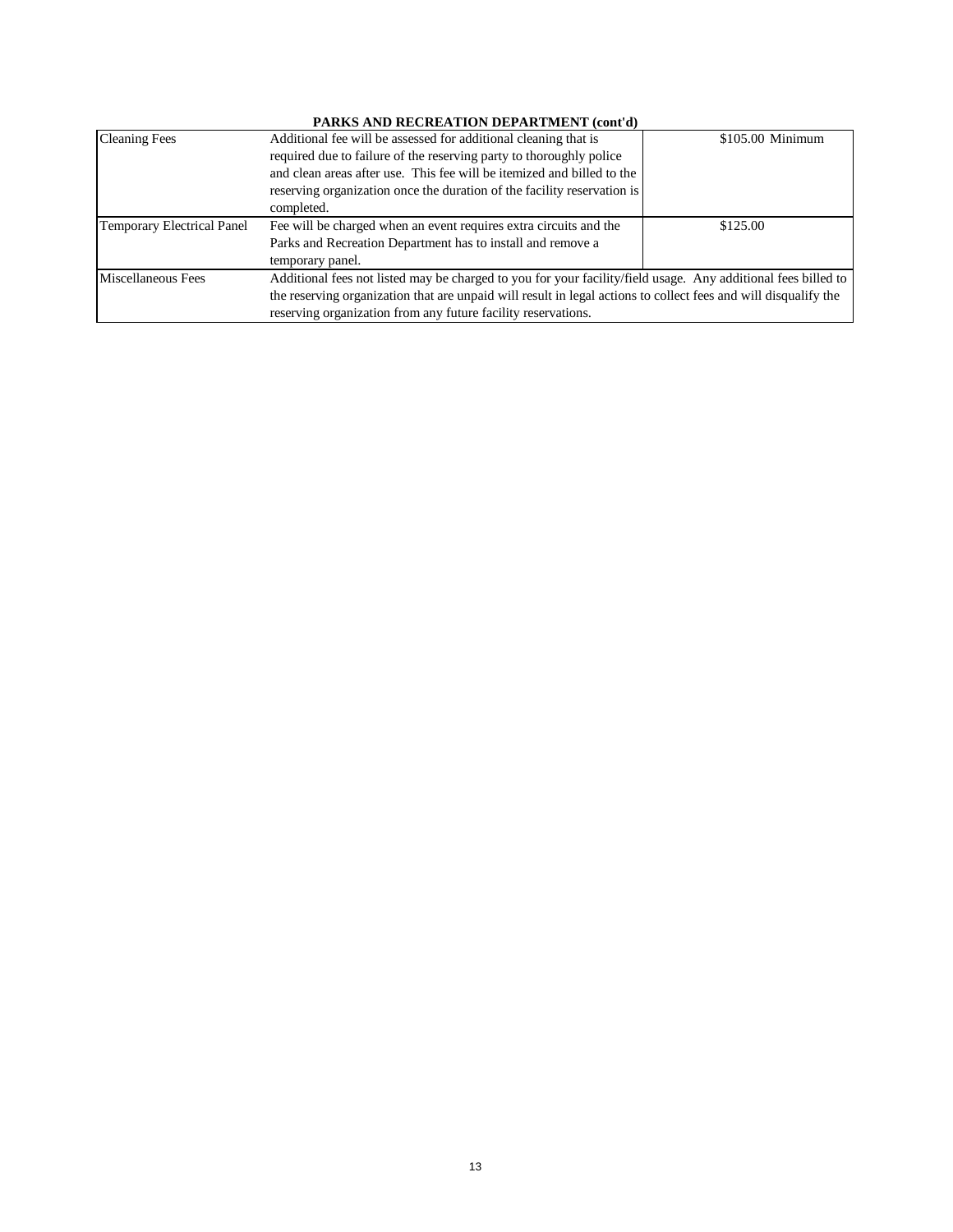| PLANNING AND DEVELOPMENT DEPARTMENT |
|-------------------------------------|
| <b>PLANNING AND ZONING FEES</b>     |

|                                                                    | <b>Historic District Commission:</b> |                                         |                               |
|--------------------------------------------------------------------|--------------------------------------|-----------------------------------------|-------------------------------|
|                                                                    |                                      | Application Fee                         | \$50.00                       |
| Certificate of Appropriateness<br><b>Conservation Applications</b> |                                      | Legal Notice                            | \$50.00                       |
|                                                                    |                                      | <b>Abutter's Notice</b>                 | \$4.28 per Abutter            |
|                                                                    |                                      | <b>Application Fee</b>                  | \$50.00                       |
|                                                                    |                                      | <b>Abutters's Notice</b>                | \$4.28 per Abutter            |
| <b>Planning Board Specific:</b>                                    |                                      |                                         |                               |
|                                                                    |                                      | <b>Application Fee</b>                  | \$125.00 per lot              |
| Subdivision                                                        | Major and Minor                      | Legal Notice                            | \$50.00                       |
|                                                                    |                                      | <b>Abutter's Notice</b>                 | \$4.28 per Abutter            |
|                                                                    |                                      | LCHIP Fee for Registry                  | \$25.00 per plan              |
|                                                                    |                                      | Recording (Land and Community           |                               |
|                                                                    |                                      | Heritage Investment Program)            |                               |
|                                                                    |                                      | <b>Registry Recording</b>               | \$50.00 per plan              |
|                                                                    |                                      | <b>Application Fee</b>                  | \$125.00 plus \$100.00 if     |
|                                                                    |                                      |                                         | the proposal involves 3 or    |
|                                                                    |                                      |                                         | more lots                     |
|                                                                    | Lot Line Adjustment or               | Legal Notice                            | \$50.00                       |
|                                                                    | Annexation                           | <b>Abutter's Notice</b>                 | \$4.28 per Abutter            |
|                                                                    |                                      | <b>Registry Recording</b>               | $\sqrt{$50.00}$ per plan      |
|                                                                    |                                      | <b>LCHIP</b> Fee for Registry           | \$25.00 per plan              |
|                                                                    |                                      | Recording (Land and Community           |                               |
|                                                                    |                                      | Heritage Investment Program)            |                               |
|                                                                    |                                      | Application Fee (\$200.00 min,          | $$200.00 + $50.00$ each       |
|                                                                    |                                      | \$5,000.00 maximum cap)                 | new dwelling unit (\$200      |
|                                                                    | Residential                          |                                         | min, \$5,000 max)             |
| <b>Site Plan Review</b>                                            |                                      | Legal Notice                            | \$50.00                       |
| Major                                                              |                                      | <b>Abutter's Notice</b>                 | \$4.28 per Abutter            |
|                                                                    |                                      | LCHIP Fee for Registry                  | \$25.00 per plan              |
|                                                                    |                                      | Recording                               |                               |
|                                                                    |                                      | <b>Registry Recording</b>               | \$50.00 per plan              |
|                                                                    |                                      | Application Fee (\$200.00 min,          | $$200 + $50/1,000$ sf New     |
|                                                                    |                                      | \$5,000.00 maximum cap)                 | Structures (or additions to   |
|                                                                    |                                      |                                         | existing structures) +        |
|                                                                    |                                      |                                         | \$20/acre Project Site        |
|                                                                    | Nonresidential                       |                                         | Disturbance                   |
|                                                                    |                                      |                                         | \$50.00                       |
|                                                                    |                                      | Legal Notice                            |                               |
|                                                                    |                                      | <b>Abutter's Notice</b>                 | \$4.28 per Abutter            |
|                                                                    |                                      | <b>LCHIP</b> Fee for Registry           | \$25.00 per plan              |
|                                                                    |                                      | Recording                               |                               |
|                                                                    |                                      | <b>Registry Recording</b>               | \$50.00 per plan              |
|                                                                    | Personal Wireless                    | Cell Tower                              | \$500 + all Nonresidential    |
|                                                                    | Service Facility*                    |                                         | Site Plan Review Fees         |
|                                                                    |                                      | <b>Application Fee</b>                  | \$100.00                      |
|                                                                    |                                      | Legal Notice                            | \$50.00                       |
| Site Plan Review                                                   |                                      |                                         |                               |
| Minor                                                              |                                      | <b>Abutter's Notice</b>                 | \$4.28 per Abutter            |
|                                                                    |                                      | <b>Application Fee</b>                  | \$125.00                      |
| Conditional Use and<br>Special Use Permits                         | Residential and<br>Non-Residential   | Legal Notice<br><b>Abutter's Notice</b> | \$50.00<br>\$4.28 per Abutter |

once for each personal wireless service facility and it shall be assessed at the time of an application for Site Plan Review or at the time of the Building Permit application, whichever is first.

 Special Investigations: The Planning Board, at its discretion, may either request an applicant to prepare special studies of public facilities and utilities, natural resources, environmental quality issues, or fiscal and economic impacts at the applicant's expense, or contract with a consultant to perform these studies at the applicant's expense.

 Review of Applications: In the review of applications, the Planning Board may contract with pre-selected consultants to review all or portions of any application, an environmental impact statement, or any special study requested by the Planning Board.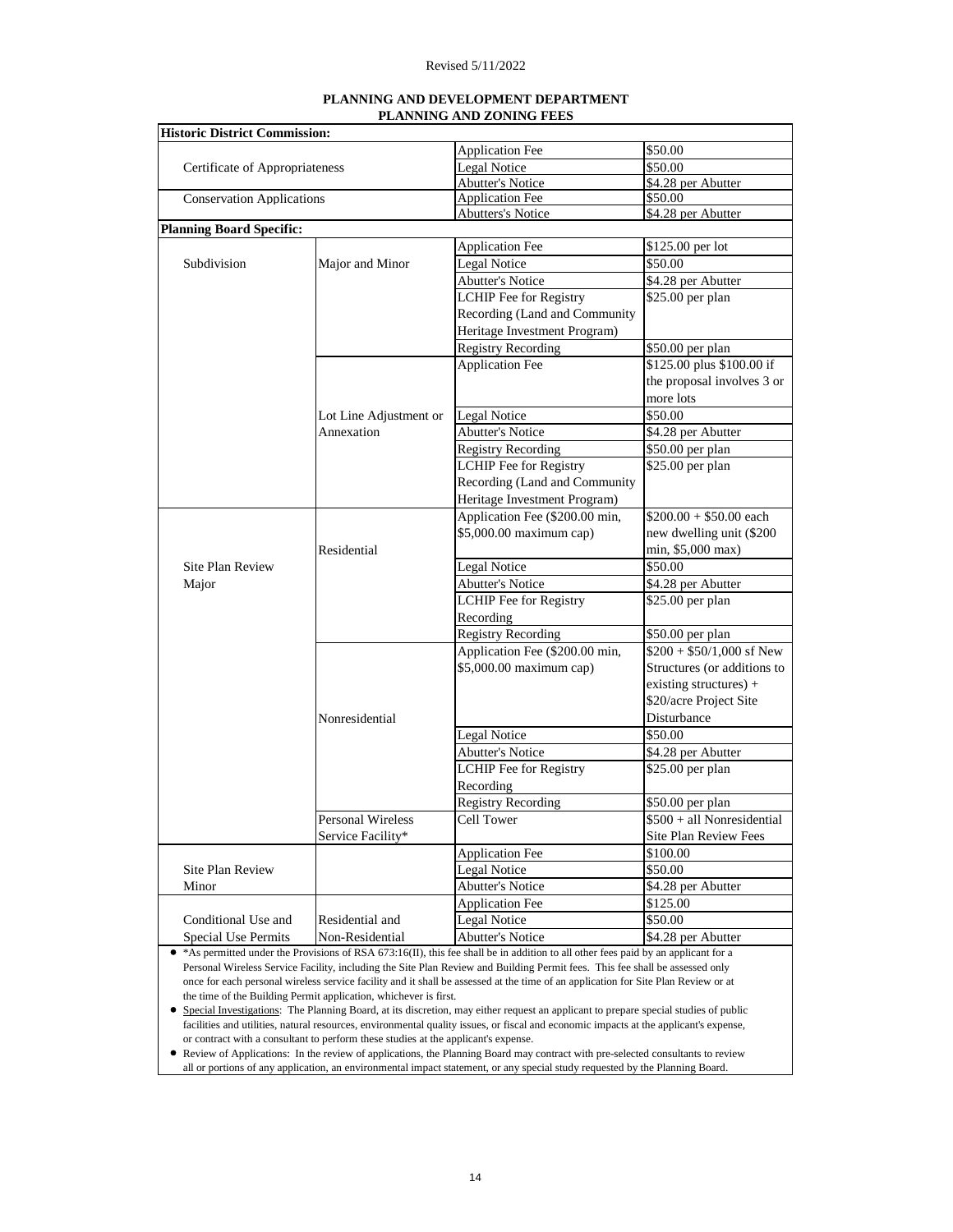#### **PLANNING AND DEVELOPMENT DEPARTMENT PLANNING AND ZONING FEES (cont'd)**

| <b>Zoning Board Specific:</b>            | <b>Application Fee</b>                  | \$100.00                        |
|------------------------------------------|-----------------------------------------|---------------------------------|
| Appeal of Administrative Decision        | Legal Notice                            | \$50.00                         |
|                                          | <b>Abutter's Notice</b>                 | \$4.28 per Abutter              |
|                                          | Application Fee                         | $\overline{$}125.00$            |
| Variance/Special Exception and           | Legal Notice                            | \$50.00                         |
| Expansion of Non-Conforming Use          | <b>Abutter's Notice</b>                 | \$4.28 per Abutter              |
|                                          | Recording Fee (if applicable)           | $$12.00 - $16.00$               |
|                                          | Applicant is responsible for all        | $$50.00 + Legal &$              |
|                                          | associated costs and                    | Abutter's                       |
| Rehearing                                | documentation                           | Notice/Recording, if            |
|                                          |                                         | required                        |
|                                          | Applicant is responsible for all        |                                 |
| Continuation                             | associated costs and                    |                                 |
|                                          | documentation                           |                                 |
| Application for Petition to Amend Zoning | <b>Application Fee</b>                  | \$100.00                        |
| Ordinance                                | Legal Notice                            | \$50.00                         |
|                                          | <b>Abutter's Notice</b>                 | \$4.28 per Abutter              |
|                                          | Additional costs not otherwise itemized |                                 |
| <b>Other Fees:</b>                       |                                         |                                 |
| <b>Conditional Use Permit</b>            | Application                             | \$125.00                        |
|                                          | <b>Abutter's Notice</b>                 | \$4.28 per Abutter              |
|                                          | Legal Notice                            | \$50.00                         |
|                                          | Recording Fee (ADU)                     | \$16.00                         |
| Waiver Request                           | <b>Site Plan Review</b>                 | \$50.00                         |
|                                          | <b>Abutter's Notice</b>                 | \$4.28 per Abutter              |
|                                          | Legal Notice                            | \$50.00                         |
|                                          | Applicant is responsible for all        | $$50.00 + Legal &$              |
| Rehearing                                | associated costs and                    | Abutter's Notice/LCHIP or       |
|                                          | documentation                           | Recording, if required          |
| Determination of                         | Request for a determination of          | \$200 for each discrete         |
| Completeness                             | completeness by the Board of an         | consideration of the            |
|                                          | application which has been              | application by the board.       |
|                                          | previously determined as                |                                 |
|                                          | incomplete                              |                                 |
| <b>Recording Plats</b>                   | Recording of corrected or               | \$50.00 plus the cost of the    |
|                                          | additional plats or documents           | recording fees charged by       |
|                                          | subsequent to an initial recording      | <b>Sullivan County Registry</b> |
|                                          |                                         | of Deeds.                       |
| Request for Further                      | Request for further consideration       | \$200 for each discrete         |
| Consideration                            | by the Board of an application          | consideration of the            |
|                                          | which has been previously               | application by the board        |
|                                          | approved                                |                                 |
| Sign Permit                              | Request for a determination of          | \$30.00                         |
|                                          | compliance with zoning &                |                                 |
|                                          | building regulations                    |                                 |
| Zoning Permit                            | Request for a determination of          | No Charge                       |
|                                          | compliance with zoning                  |                                 |
|                                          | regulations                             |                                 |
| Junkyard License                         |                                         | \$250.00 per junkyard           |
|                                          |                                         | (RSA 236:122)                   |
| Voluntary Lot Merger                     | Individuals seeking to merge two        | \$25.00 plus the cost of the    |
|                                          | lots in exact same name and             | recording fees charged by       |
|                                          | ownership                               | <b>Sullivan County Registry</b> |
|                                          |                                         | of Deeds.                       |
| Master Plan Copy                         |                                         | \$40.00                         |
|                                          |                                         | \$25.00                         |
| Zoning Ordinance Copy                    |                                         |                                 |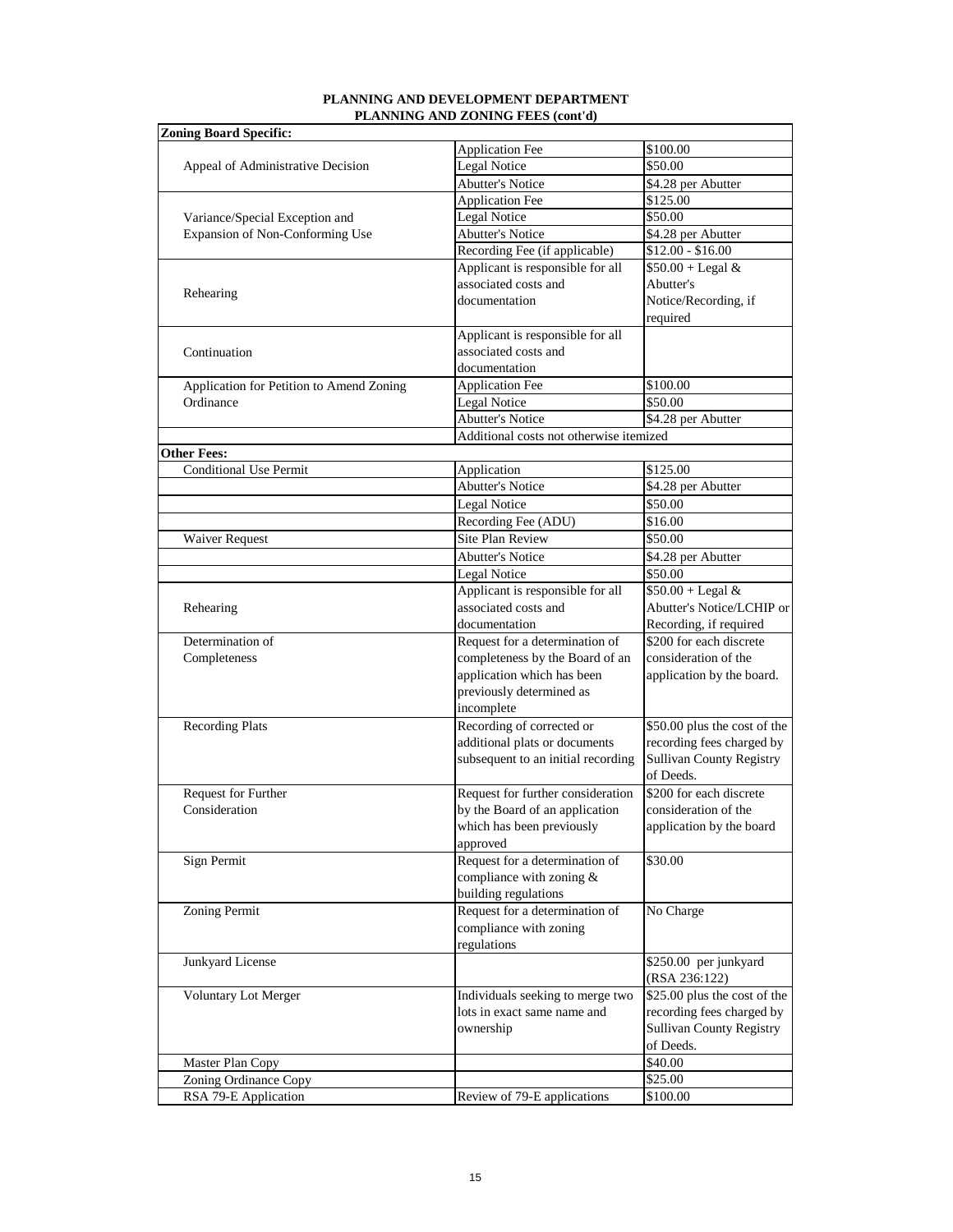#### **PLANNING AND DEVELOPMENT DEPARTMENT BUILDING PERMIT FEES \***

| <b>Building Permits:</b>                                  |                                |                                                                                                   |                                     |
|-----------------------------------------------------------|--------------------------------|---------------------------------------------------------------------------------------------------|-------------------------------------|
|                                                           |                                | Residential (1 or 2 family only including modular homes)                                          | $15¢$ / square foot, \$30.00 min.   |
| Principal Building                                        | Construction                   | Commercial (includes units that are 3 family or more)                                             | $15¢$ / square foot, \$50.00 min.   |
|                                                           |                                | Major - requires plumbing, electrical and D.E.S. involvement                                      | \$100.00 flat charge                |
|                                                           | Demolition                     | or approval                                                                                       |                                     |
|                                                           |                                | Minor - no plumbing, electrical or D.E.S. involvement                                             | \$50.00 flat charge                 |
|                                                           |                                | Residential (1 or 2 family only including modular homes)                                          | \$30.00 flat charge                 |
|                                                           | Roofing                        | Commercial (includes units that are 3 family or more)                                             | \$50.00 flat charge                 |
| Accessory Structure - Commercial (does not include signs) |                                |                                                                                                   | \$50.00 flat charge                 |
|                                                           |                                | Accessory Structure - Residential (shed, deck, membrane structure, etc.) (does not include signs) | \$30.00 flat charge                 |
| Window Replacement/Vinyl Siding/Residential Water Heater  |                                |                                                                                                   | \$30.00 flat charge                 |
| Solar Array                                               | Electrical and<br>installation | Residential (1 or 2 family only, including modular homes)                                         | \$60.00 flat charge                 |
|                                                           |                                | Commercial (includes units that are 3 family or more) (\$50                                       | .015 x estimated cost of            |
|                                                           |                                | minimum and \$5,000 cap)                                                                          | project                             |
| <b>Electrical and Plumbing Permits:</b>                   |                                |                                                                                                   |                                     |
|                                                           | Residential                    | Service Change/Temporary Service                                                                  | \$30.00 flat charge                 |
|                                                           |                                | Minor Work, Additions                                                                             | \$30.00 flat charge                 |
|                                                           |                                | New Home - Manufactured Home                                                                      | \$30.00 flat charge                 |
| Electrical                                                |                                | New Home - Modular Home                                                                           | \$60.00 flat charge                 |
|                                                           |                                | New Home- including permanent electric service                                                    | \$125.00 flat charge                |
|                                                           | Commercial                     | Service Change/Temporary Service                                                                  | \$50.00 flat charge                 |
|                                                           |                                | Commercial Electrical (\$50.00 minimum and \$5,000.00 cap)                                        | .015 x estimated cost of<br>project |
|                                                           | Swimming                       | (Fee includes electric permit and installation)                                                   |                                     |
|                                                           | Pools                          | Above Ground                                                                                      | \$60.00                             |
|                                                           |                                | In Ground                                                                                         | \$125.00                            |
|                                                           | Residential                    | Minor Work, Additions                                                                             | \$30.00 flat charge                 |
|                                                           |                                | New Home - Manufactured Home                                                                      | \$30.00 flat charge                 |
| Plumbing                                                  |                                | New Home - Modular Home                                                                           | \$60.00 flat charge                 |
|                                                           |                                | New Home                                                                                          | \$100.00 flat charge                |
|                                                           |                                |                                                                                                   | .015 x estimated cost of            |
|                                                           | Commercial                     | Commercial Plumbing (\$50.00 minimum and \$5,000.00 cap)                                          | project                             |
|                                                           | Residential                    | Minor Work, Additions (including outdoor wood boilers)                                            | \$30.00 flat charge                 |
| Mechanical                                                |                                | New Home                                                                                          | \$100.00 flat charge                |
|                                                           | Commercial                     |                                                                                                   | .015 x estimated cost of            |
|                                                           |                                | Commercial Mechanical (\$50.00 minimum and \$5,000.00 cap)                                        | project                             |
| General                                                   |                                |                                                                                                   |                                     |
| Certificates of                                           | Residential                    | Following an inspection that didn't require a previous building                                   |                                     |
| Occupancy                                                 | Commercial                     | permit application<br>Required prior to occupancy of a new facility or existing                   | No Charge                           |
|                                                           |                                | business facility.                                                                                | No Charge                           |
| Re-Inspections or No                                      | Residential &                  | Charge for scheduling an inspection and work is either                                            | \$30.00                             |
| Access to Inspection<br>Site                              | Commercial                     | fragmentary, deficient, or incomplete.                                                            |                                     |
| <b>Building Inspections</b>                               | Residential &<br>Commercial    | Owner/Manager/Landlord Appointment No Show                                                        | \$100.00 per no show                |

*Permits expire six months after the issuance date if no work has commenced, otherwise permits are valid for one year after the issuance date. Permits may be renewed for the minimum applicable fee providing the Building Official receives a written request prior to the expiration of the permit.*

**A surcharge shall be assessed where work begins prior to permit issuance:** 

- **1st Offense = Written warning**
- **2nd Offense = \$100.00**
- **3rd Offense and All Subsequent Offenses = \$250.00**

**Second and third offenses of those individuals/companies who are licensed will be reported to the appropriate State of NH licensing board.**

*\*Fees for approved independent inspections, as may be required at the city's discretion, are not included in this schedule and will be billed directly to the applicant by the inspector, and city fees can be adjusted accordingly.*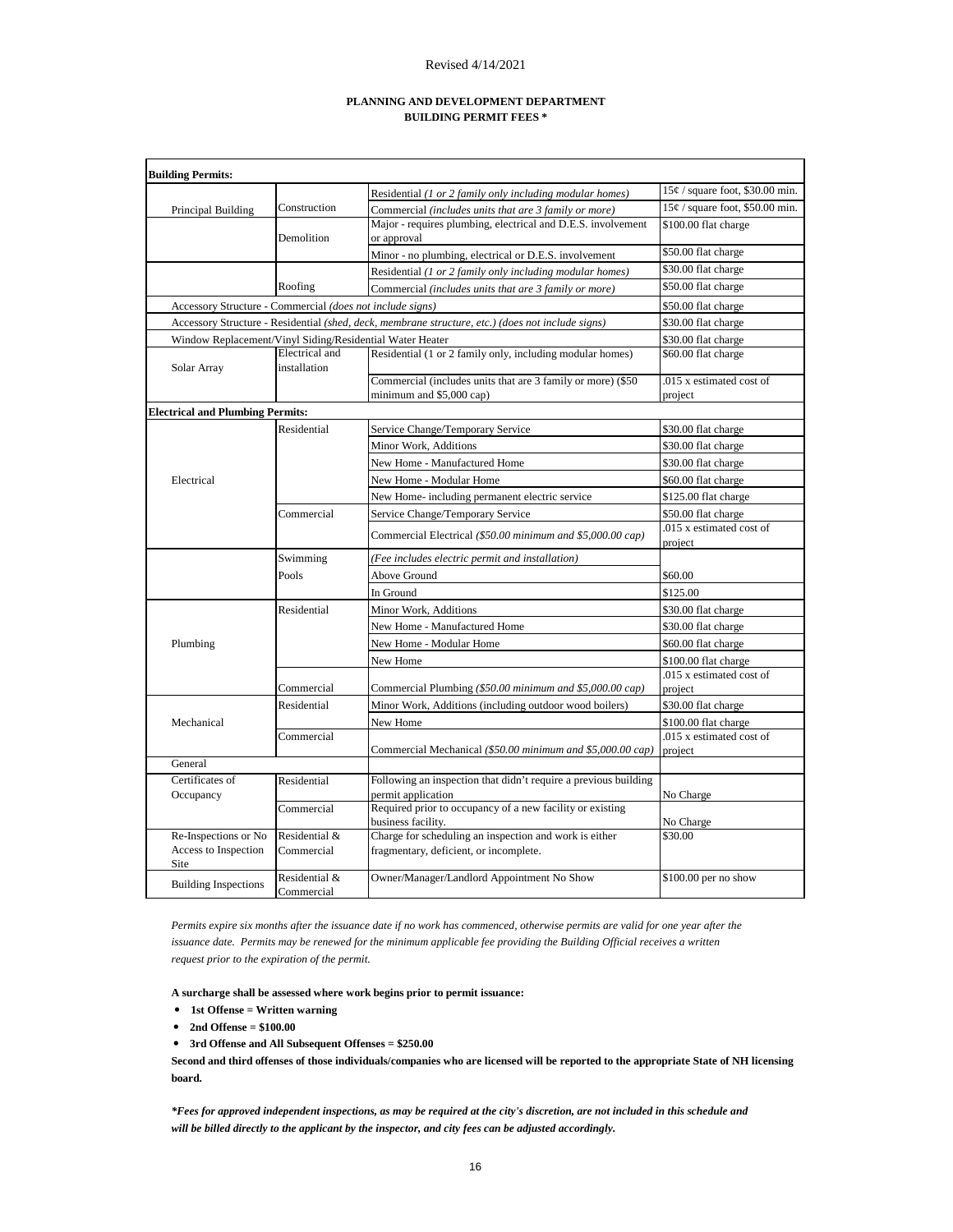# **POLICE DEPARTMENT**

| Reports                                                    |                                |
|------------------------------------------------------------|--------------------------------|
| Call for Service                                           | \$5.00                         |
| Incident/Accident                                          | \$20.00                        |
| Residents of Claremont pay 1/2 price for reports           |                                |
| Pistol Permits-Valid for Five (5) Years (Set by Law)       | \$10.00                        |
| Photographs - All Sizes                                    | \$35.00                        |
| DVD Copy                                                   | See All Depts                  |
| <b>Firearm Sales Permit</b>                                |                                |
| <b>First Year</b>                                          | \$100.00                       |
| Renewals                                                   | \$75.00                        |
| Research Costs (for retrieval of anything in archives)     | See All Depts                  |
|                                                            |                                |
| Fingerprints                                               |                                |
| Non-Residents                                              | \$50.00                        |
| Residents                                                  | \$25.00                        |
| Re-takes                                                   | \$0.00                         |
| Pre-Employment Polygraph Examination (offered to NH and VT | \$300.00                       |
| Law Enforcement Agencies Only)                             |                                |
| Cruisers for Outside Detail (for each 4-hour period)       | \$45.00 per cruiser            |
| <b>Restitution Collection Fee</b>                          | 15% of Amount Ordered by Court |
| Detail Work (Private Police Work) Contract + 35%           | \$66.15 per hour               |
| (Effective July 1, 2019)                                   | $$67.50$ per hour              |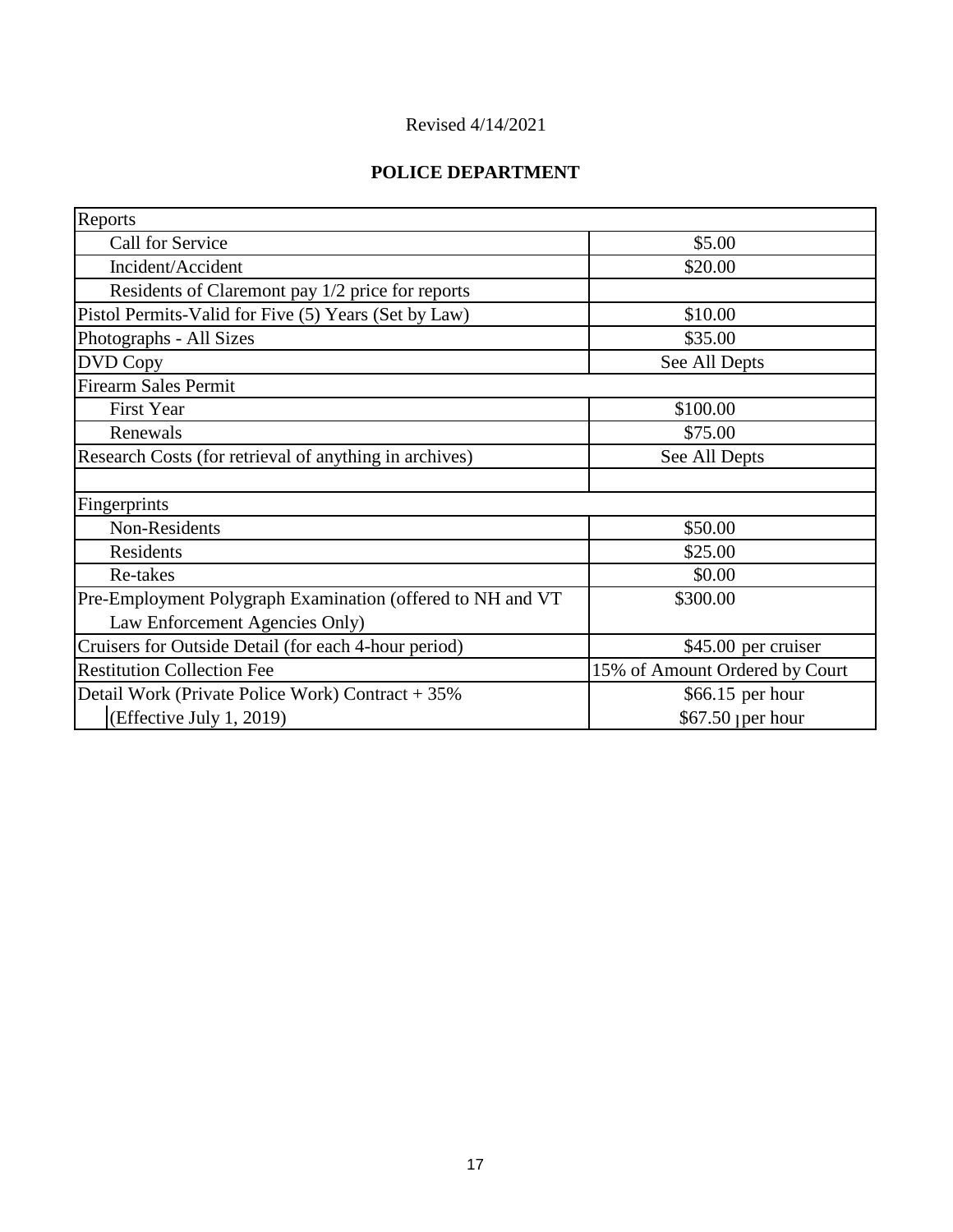#### **PUBLIC WORKS DEPARTMENT**

| Labor and Materials                                                                    |                       |
|----------------------------------------------------------------------------------------|-----------------------|
| Labor-Time to be billed in 1/4 increments, minimum charge 1 hour                       | \$45.00 per employee/ |
| After normal work hours, the minimum charge will be 3 hours                            | per hour              |
| Materials                                                                              | \$1.25 X Cost         |
| Permit Applications                                                                    |                       |
| New Driveway Permit/Inspection Fee                                                     | \$100.00              |
| Paving Existing Driveway Permit/Inspection Fee                                         | \$50.00               |
| Temporary Driveway Permit/Inspection Fee                                               | \$50.00               |
| <b>ROW Excavation</b>                                                                  | \$100.00              |
| Wastewater Connection/Inspection Fee (residential, commercial,                         | \$100.00              |
| industrial)                                                                            |                       |
| Water Connection/Inspection Fee (residential, commercial, industrial)                  | \$100.00              |
| <b>Temporary Water Service</b>                                                         | \$150.00 setup plus   |
|                                                                                        | water usage at        |
|                                                                                        | current rate          |
| Water Distribution System Improvement Fee (if required)                                | negotiable            |
| Wastewater Collection System Improvement Fee (if required)                             | negotiable            |
| Septage Dumping (fees per 1,000 gallons, 1,000 gallon minimum)                         |                       |
| <b>Claremont Residential</b>                                                           | \$70.00               |
| Claremont Industrial/Commercial                                                        | \$160.00              |
| Non-Claremont Residential                                                              | \$80.00               |
| Non-Claremont Industrial/Commercial                                                    | \$180.00              |
| <b>Claremont-Based Chemical Toilets</b>                                                | \$70.00               |
| Non-Claremont-Based Chemical Toilets                                                   | \$90.00               |
| <b>Recreational Vehicles</b><br>\$10.00                                                |                       |
| Capacity Replacement Fees, Ordinance 398 (Based on Use or Increased Use)               |                       |
| Sewer (Base Fee Wastewater Volume)                                                     | \$3.76 per gallon     |
| <b>BOD</b> Surcharge                                                                   | \$381.85 per pound    |
| <b>TSS</b> Surcharge                                                                   | \$246.29 per pound    |
| Water, Ordinance 398                                                                   | \$2.23 per gallon     |
| Water Meter Reading Outside City Schedule                                              |                       |
| 2 Days Notice                                                                          | \$90.00               |
| 3 Days Notice                                                                          | \$45.00               |
| Water Meter Reading Fee Premium                                                        | \$45.00               |
| Administrative Fees, Utility Billings                                                  |                       |
| A \$10.00 administrative fee will be charged for all special billings.                 |                       |
| Examples of special billings include all final billings for property                   |                       |
| transfers* and billing resulting from an agreement for deferred or                     |                       |
| payment plans agreed to by the City Manager.                                           |                       |
| *This administrative fee is in addition to a service call for the final meter reading. |                       |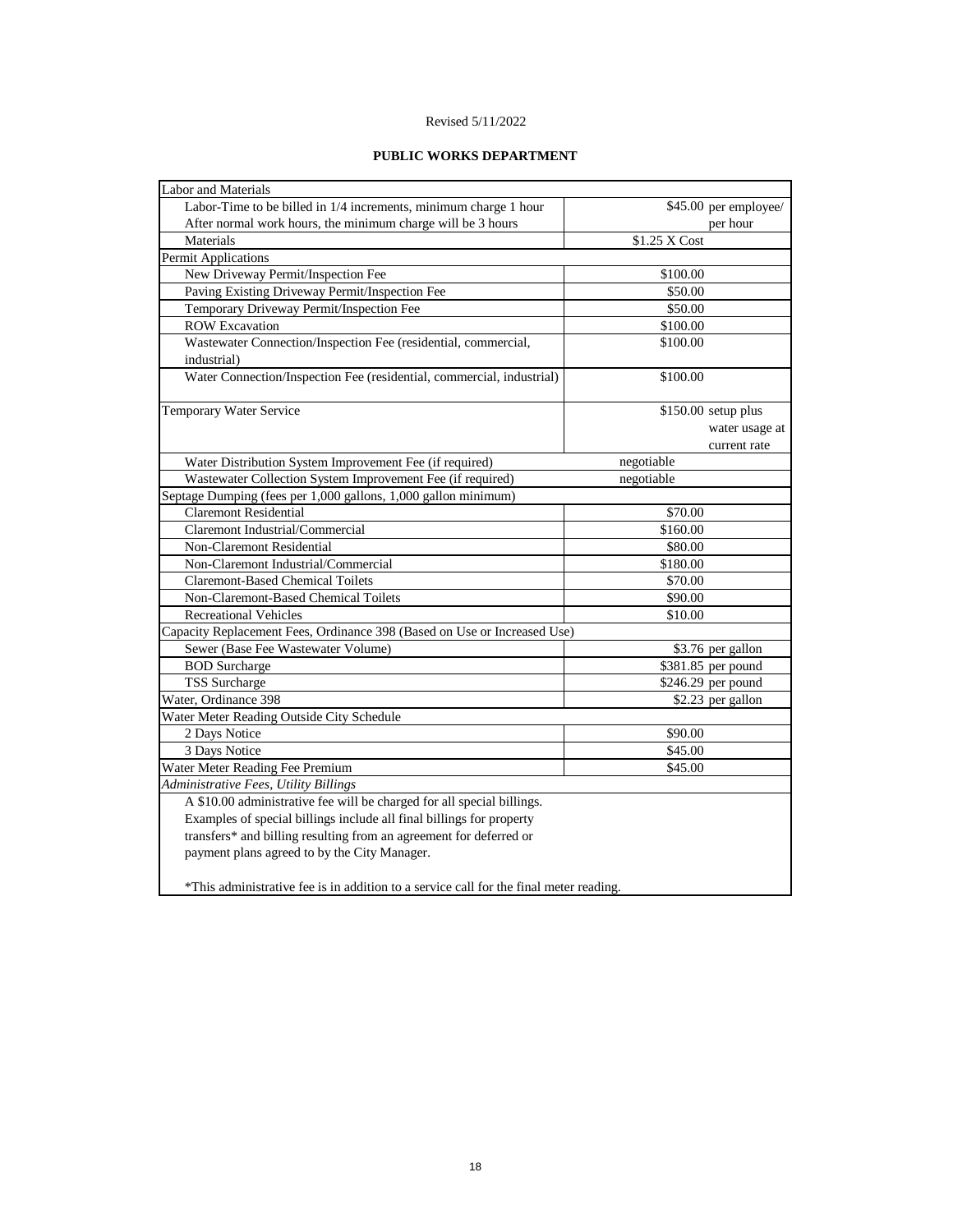#### **PUBLIC WORKS DEPARTMENT (cont'd)**

| Fees for use of the Claremont Transfer Station                                                                                                                                                                                                   |                     |
|--------------------------------------------------------------------------------------------------------------------------------------------------------------------------------------------------------------------------------------------------|---------------------|
| Recycled Items (Cardboard, Mixed Paper, Mixed Containers)                                                                                                                                                                                        | No Charge           |
| Rubbish (Up to 13-gallon bag)                                                                                                                                                                                                                    | \$3.00 per bag      |
| Rubbish (Up to 30-gallon bag)                                                                                                                                                                                                                    | \$5.00 per bag      |
| The following is a list of typical items that are received at the transfer                                                                                                                                                                       |                     |
| station and is a guide for the cost to dispose of such items. The                                                                                                                                                                                |                     |
| transfer station operator will make a determination within the guidelines below for items and volumes of materials that are not                                                                                                                  |                     |
| specifically in the list below. For commercial trash or large volumes of some materials, it may be less expensive to bring the material<br>directly to an approved disposal. The transfer station operator will be able to offer you assistance. |                     |
| Household Items                                                                                                                                                                                                                                  |                     |
| Refrigerators, Freezers, Air Conditioners, Dehumidifiers, Hot Water                                                                                                                                                                              | \$30.00 each        |
| Tanks                                                                                                                                                                                                                                            |                     |
| Dishwashers, Microwave Ovens, Stoves                                                                                                                                                                                                             | \$25.00 each        |
| Washers & Dryers                                                                                                                                                                                                                                 | \$25.00 each        |
| <b>Upholstered Couches/Chairs/Recliners</b>                                                                                                                                                                                                      | \$20.00 each        |
| Couch w/Recliner                                                                                                                                                                                                                                 | \$20.00 each        |
| Sleeper Sofa                                                                                                                                                                                                                                     | \$25.00 each        |
| Box Springs or Mattress - Twin/Full                                                                                                                                                                                                              | \$20.00 each        |
| Box Spring or Mattress - Queen/King                                                                                                                                                                                                              | \$25.00 each        |
| Televisions Up To 27"                                                                                                                                                                                                                            | \$20.00 each        |
| Televisions Over 27"                                                                                                                                                                                                                             |                     |
|                                                                                                                                                                                                                                                  | \$30.00 each        |
| VCR/DVD Players, Audio Equipment, Video Equipment, Computer                                                                                                                                                                                      | \$20.00 each        |
| Monitors                                                                                                                                                                                                                                         |                     |
| Computers, Laptops, Towers/Servers, Laptop Batteries,                                                                                                                                                                                            | \$15.00 each        |
| Printers, External Tape/Hard Drives/Audio & Stereo Equipment                                                                                                                                                                                     | \$20.00 each        |
| Fax & Copy Machines                                                                                                                                                                                                                              | \$25.00 each        |
| Lawn Mowers/Snow Blowers                                                                                                                                                                                                                         | \$15.00 each        |
| Tubs, Showers, Toilets, Sinks                                                                                                                                                                                                                    | \$25.00 each        |
| <b>Bicycles</b>                                                                                                                                                                                                                                  | \$5.00 each         |
| Grills w/o Tanks                                                                                                                                                                                                                                 | \$5.00 each         |
| Propane Tank - 1 pound                                                                                                                                                                                                                           | \$1.00 each         |
| Propane Tank - 20 pounds                                                                                                                                                                                                                         | \$5.00 each         |
| Propane Tanks Larger than 20 pounds                                                                                                                                                                                                              | \$15.00 each        |
| Lawn Chairs                                                                                                                                                                                                                                      | \$5.00 each         |
| Vacuum Cleaners                                                                                                                                                                                                                                  | \$5.00 each         |
| Fluorescent Bulbs 4' Lamp                                                                                                                                                                                                                        | \$1.00 each         |
| Fluorescent Bulbs 8' Lamp                                                                                                                                                                                                                        | \$2.00 each         |
| Fluorescent U-shape or Circle Style                                                                                                                                                                                                              | \$1.00 each         |
| <b>Compact Fluorescent Lamp</b>                                                                                                                                                                                                                  | \$2.00 each         |
| Tires                                                                                                                                                                                                                                            |                     |
| Up to and Including 16"                                                                                                                                                                                                                          | \$10.00 each        |
| 17" to 24"                                                                                                                                                                                                                                       | \$20.00 each        |
| Batteries - Automotive                                                                                                                                                                                                                           | \$10.00 each        |
| <b>Household Construction/Demolition Waste</b>                                                                                                                                                                                                   |                     |
| All Pickup Trucks, Level with Bed                                                                                                                                                                                                                | \$225.00            |
| Class III Metals (Residential Waste Only)                                                                                                                                                                                                        |                     |
| All Pickup Trucks                                                                                                                                                                                                                                | \$25.00             |
| Exhaust Systems/55 Gallon Drums                                                                                                                                                                                                                  | \$10.00 each        |
| Tire Rims, Mufflers, Catalytic Converters                                                                                                                                                                                                        | \$5.00 each         |
| Small Containers (up to 5 gallons)                                                                                                                                                                                                               | \$5.00 each         |
| Brush/Clean Wood (Less Than 5" Diameter and Less Than 6' Long)                                                                                                                                                                                   |                     |
| All Pickup Trucks, Level with Bed                                                                                                                                                                                                                | \$20.00             |
|                                                                                                                                                                                                                                                  |                     |
| License Fee for Solid Waste Collection                                                                                                                                                                                                           |                     |
| Annual License                                                                                                                                                                                                                                   |                     |
|                                                                                                                                                                                                                                                  | \$25.00 per company |
|                                                                                                                                                                                                                                                  |                     |